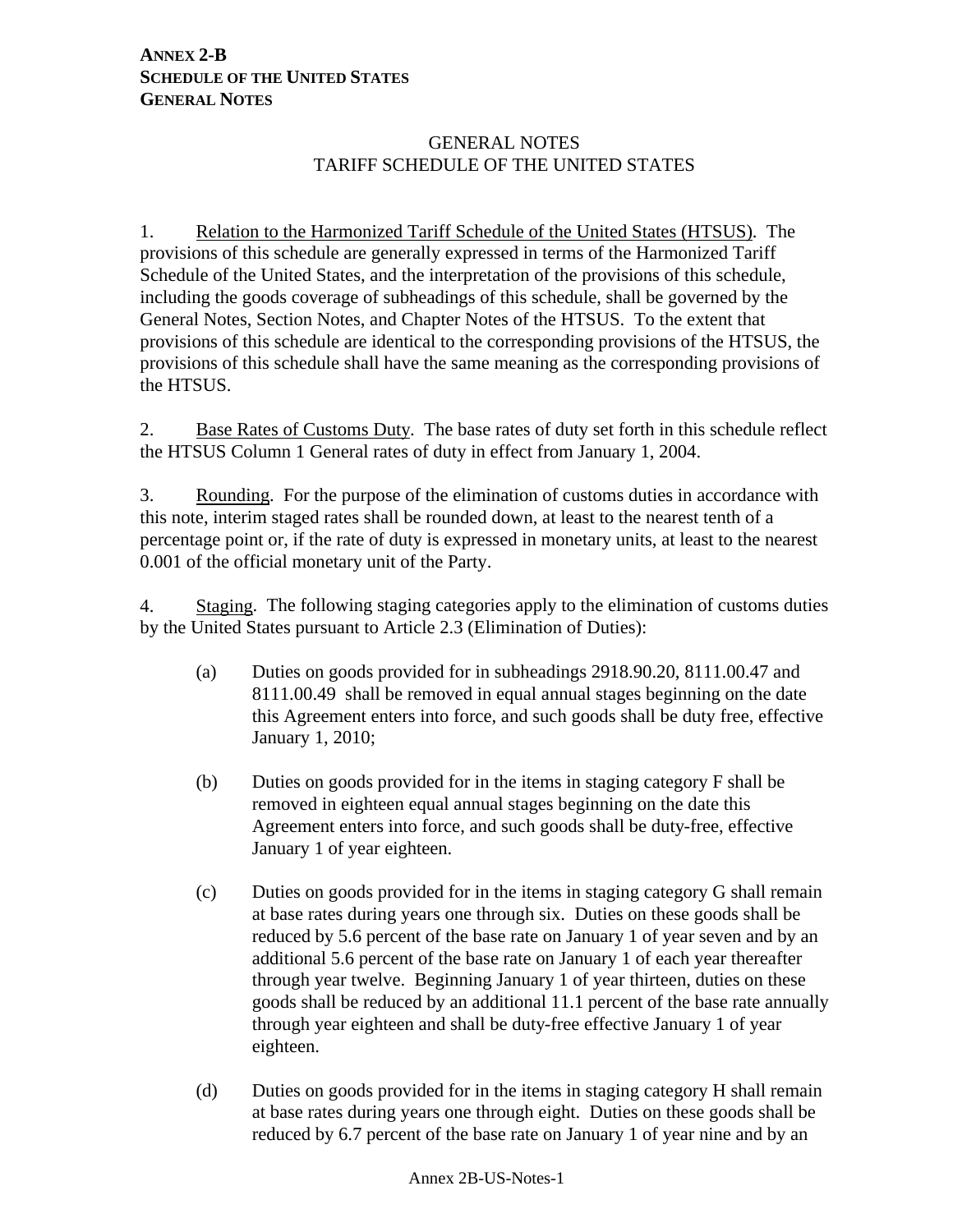additional 6.7 percent of the base rate on January 1 of each year thereafter through year thirteen Beginning January 1 of year fourteen, duties on these goods shall be reduced by an additional 13.3 percent of the base rate annually through year eighteen and shall be duty-free effective January 1 of year eighteen.

- (e) Duties on goods provided for in the items in staging category I shall remain at base rates.
- (f) Duties on goods provided for in items in staging category J shall be subject to the following provisions during the tariff elimination period until January 1, of year ten of the Agreement, at which time such goods shall be free of duty:
	- (i) For goods described in tariff category 9802.00.60, at the time of entry the duty imposed upon the value of the processing outside the United States to be applied in accordance with the procedures specified in U.S. note 3 of subchapter II, chapter 98, of the HTSUS, shall be the rate which would apply to the article itself under the staging obligations set forth for the appropriate provision in Chapters 1 to 97 of this schedule.
	- (ii) For goods described in tariff category 9802.00.80, at the time of entry the duty imposed upon the assembled article to be applied in accordance with the procedures specified in U.S. note 4 of subchapter II, chapter 98, of the HTSUS, shall be the rate applicable to the full value of the article itself under the staging obligations set forth for the appropriate provision in Chapters 1 to 97 of this schedule.
	- (iii) For goods described in tariff category 9818.00.05, at the time of entry the duty imposed upon the cost of such parts shall be the rate applicable to the full value of such parts under the staging obligations set forth for the appropriate provision in Chapters 1 to 97 of this schedule.
- (g) Duties on goods provided for in the items in staging category T1US shall not exceed the defined maximum for this category of 3 percent from entry into force of the agreement through 31 December 2009 and free thereafter. If the base rate of duty is greater than the defined maximum for this category, the duty rate shall be equal to the defined maximum.
- (h) Duties on goods provided for in the items in staging category TXUS shall not exceed the defined maximum for this category of 5.5 percent from entry into force of the agreement through 31 December 2009, 3 percent from 1 January 2010 through 31 December 2014 and free thereafter. Duties on these goods shall be determined as follows: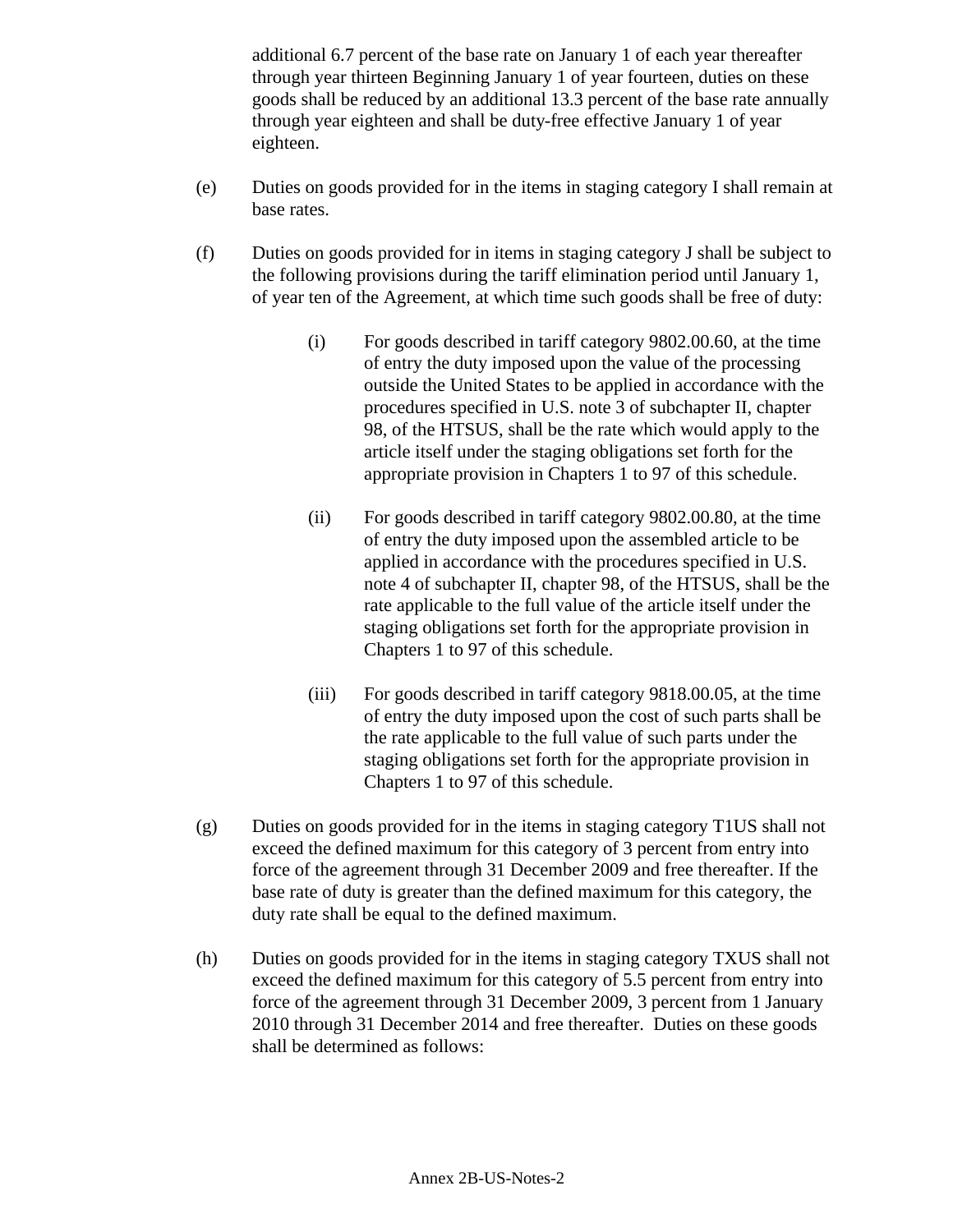- (i) if the base rate of duty is greater than 3 percent but less than or equal to the defined maximum for this category, the duty rate shall be the base multiplied by 0.9;
- (ii) if the base rate of duty is greater than the defined maximum, the duty rate shall equal to the defined maximum.
- (i) Duties on goods provided for in the items in staging category T2US shall not exceed the defined maximum for this category of 8 percent from entry into force of the agreement through 31 December 2009, 3 percent from 1 January 2010 through 31 December 2014 and free thereafter. Duties on these goods shall be determined as follows:
	- (i) if the base rate of duty is greater than 3 percent but less than or equal to the defined maximum for this category, the duty rate shall be the base multiplied by 0.9;
	- (ii) if the base rate of duty is greater than the defined maximum, the duty rate shall be equal to the defined maximum.
- (j) Duties on goods provided for in the items in staging category T3US shall not exceed the defined maximum for this category of 15.5 percent from entry into force of the agreement through 31 December 2009, 8 percent from 1 January 2010 through 31 December 2014 and free thereafter. Duties on these goods shall be determined as follows:
	- (i) if the base rate of duty is greater than 3 percent but less than or equal to the defined maximum for this category, the duty rate shall be the base multiplied by 0.9;
	- (ii) if the base rate of duty is greater than the defined maximum, the duty rate shall be equal to the defined maximum.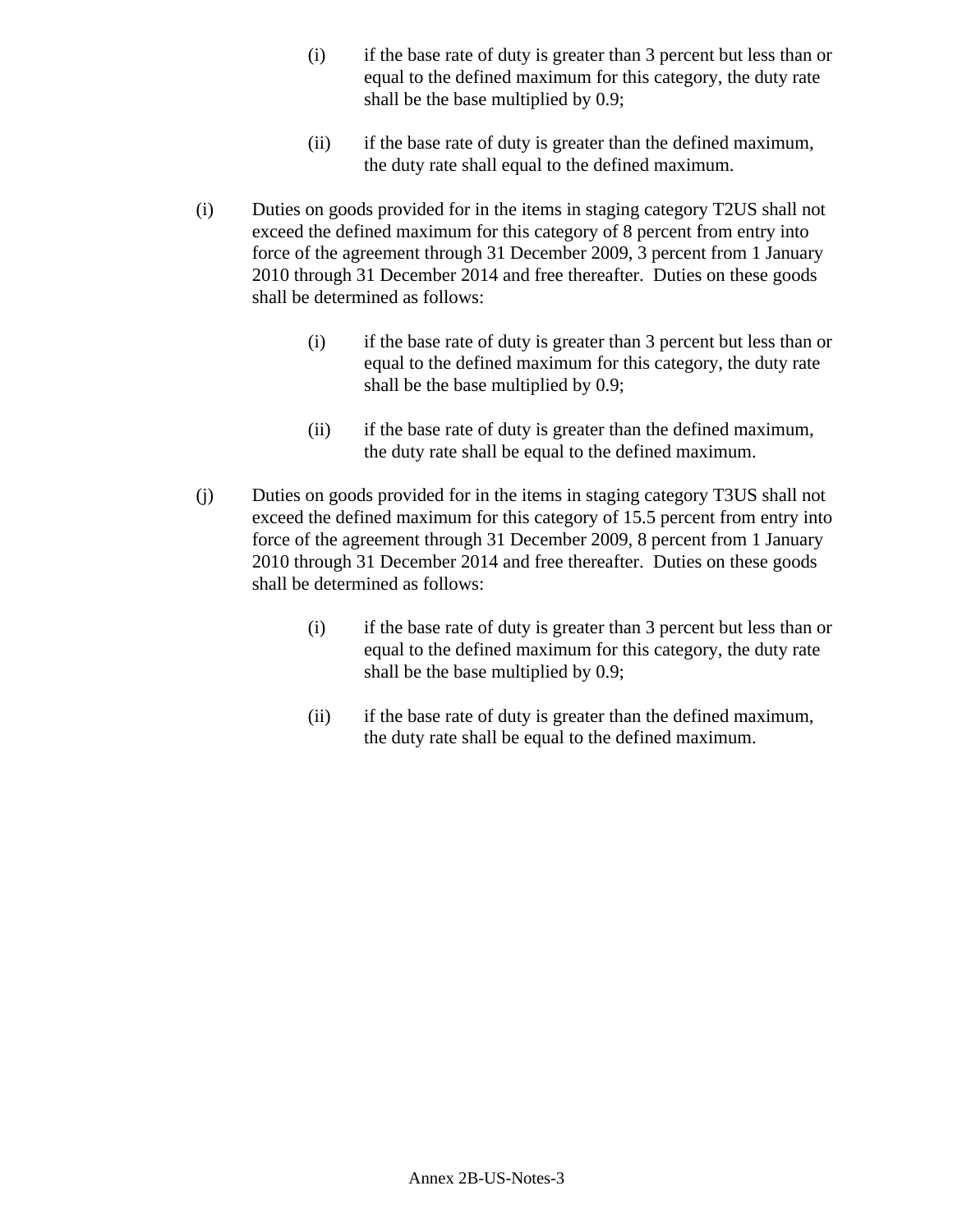## ANNEX I

### **Notes**

1. This Annex contains temporary modifications to the provisions of the HTSUS. Originating goods included in the provisions of this Annex are subject to the rates of duty set out in this Annex in lieu of the rates of duty set out in Chapters 1 through 97 of the HTSUS. Notwithstanding any tariff-rate quota provisions provided for elsewhere in the HTSUS, originating goods shall be permitted entry into the United States according to the provisions of this Annex. Furthermore, any quantity of goods provided for Australia under a tariff-rate quota provided in this Annex shall not be counted toward any tariff-rate quota provided for such goods elsewhere in the HTSUS. Originating goods imported into the United States also shall not be subject to any of the provisions, duties or limitations of Subchapter IV of Chapter 99 of the HTSUS.

# *Beef entered under Australia's country-specific WTO tariff-rate quota*

2. (a) Duties on goods entered from Australia for the quantities explicitly reserved for Australia pursuant to the provisions of Additional U.S. Note 3 in Chapter 2 of the HTSUS shall be removed in accordance with the provisions of staging category A in Annex 2-B, paragraph 2(a).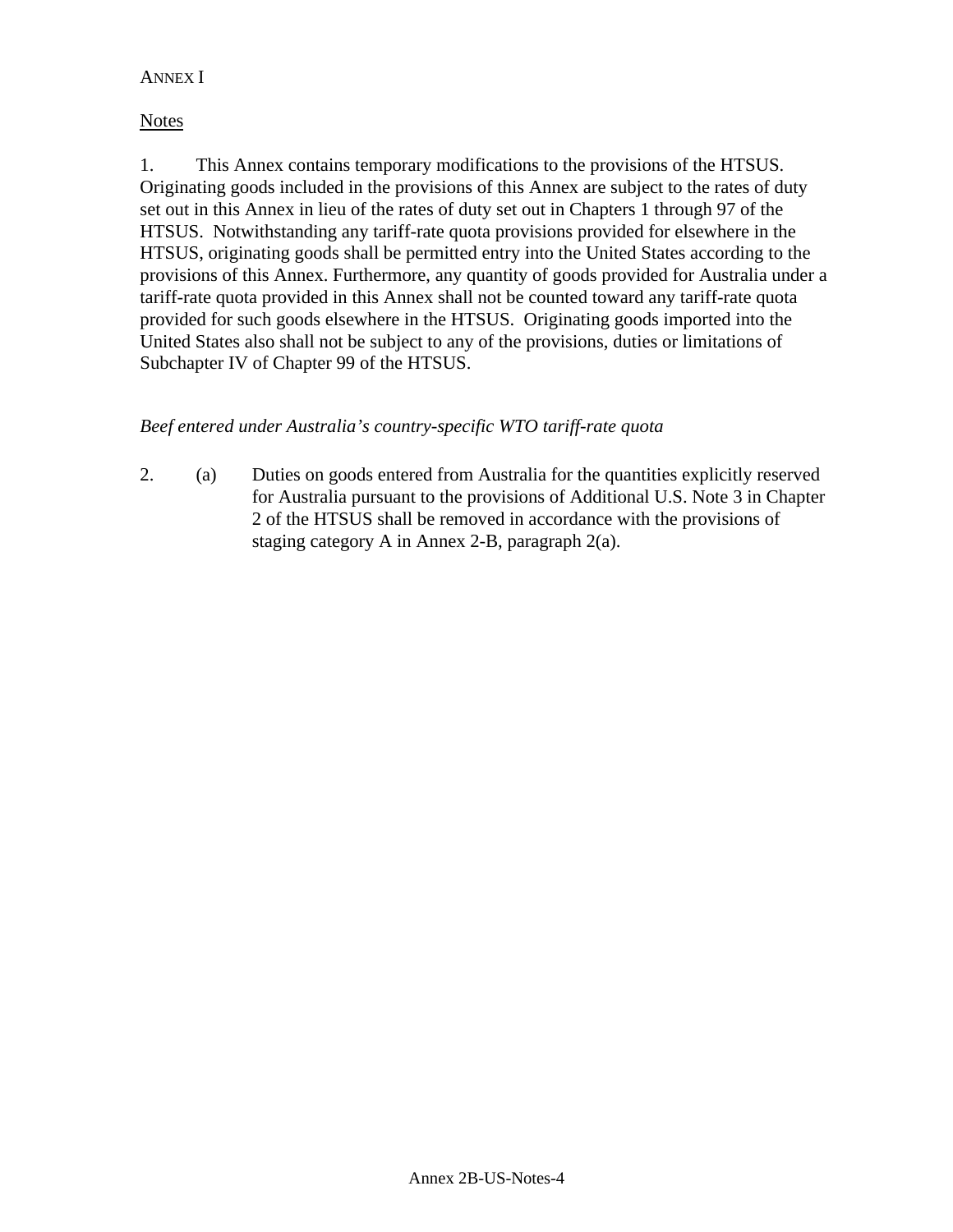### *Beef entered under FTA preferential tariff-rate quota*

3. (a) Whenever, in any calendar year, U.S. beef exports are equal to or exceed the total quantity of U.S. beef exported in 2003, but not later than the third year after the date of entry into force of the Agreement, the aggregate quantity of beef from Australia as defined in sub-paragraph (c) that is entered under the provisions listed in sub-paragraph (d) shall be free of duty in any calendar year specified herein, and shall not exceed the quantity specified below for each such year:

| Year           | Quantity       |  |
|----------------|----------------|--|
|                | (Metric tons)  |  |
| $\mathbf{1}$   | $\overline{0}$ |  |
| $\overline{2}$ | 15,000         |  |
| 3              | 20,000         |  |
| $\overline{4}$ | 20,000         |  |
| 5              | 25,000         |  |
| 6              | 25,000         |  |
| 7              | 30,000         |  |
| 8              | 30,000         |  |
| 9              | 35,000         |  |
| 10             | 35,000         |  |
| 11             | 40,000         |  |
| 12             | 40,000         |  |
| 13             | 45,000         |  |
| 14             | 45,000         |  |
| 15             | 50,000         |  |
| 16             | 55,000         |  |
| 17             | 60,000         |  |
| 18             | 70,000         |  |
| 19             | unlimited      |  |

- (b) Duties on goods entered in aggregate quantities in excess of the quantities listed in sub-paragraph (a) shall be removed in accordance with the provisions of staging category H in the General Notes to the Tariff Schedule of the United States, paragraph 4(d).
- (c) The provisions listed in sub-paragraph (a) apply in years one through eighteen only to beef other than carcasses and half carcasses and beef other than processed, as defined in Additional U.S. note 1(a) of Chapter 2 of the HTSUS.
- (d) Sub-paragraphs (a) and (b) apply to the following Table 1 provisions: AG02011050, AG02012080, AG02013080, AG02021050, AG02022080, and AG02023080.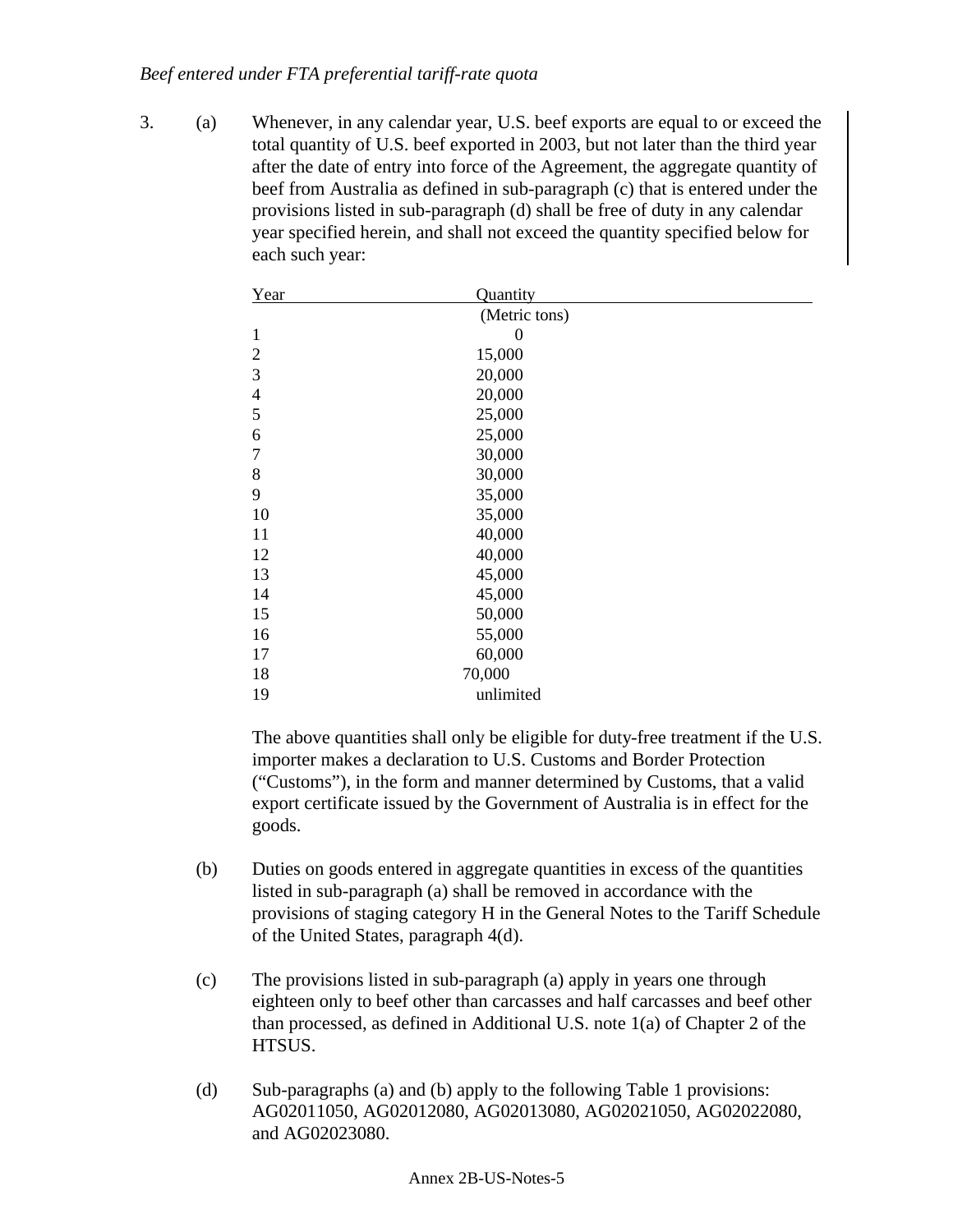### *Creams and Ice Cream entered under FTA preferential tariff-rate quota*

4. (a) The aggregate quantity of goods entered under the provisions listed in sub-paragraph (c) shall be free of duty in any calendar year specified herein, and shall not exceed the quantity specified below for each such year:

| Year           | Quantity       |
|----------------|----------------|
|                | $(000$ liters) |
| 1              | 7,500          |
| $\overline{2}$ | 7,950          |
| 3              | 8,427          |
| $\overline{4}$ | 8,933          |
| 5              | 9,469          |
| 6              | 10,037         |
| 7              | 10,639         |
| 8              | 11,277         |
| 9              | 11,954         |
| 10             | 12,671         |
| 11             | 13,431         |
| 12             | 14,237         |
| 13             | 15,091         |
| 14             | 15,997         |
| 15             | 16,957         |
| 16             | 17,974         |
| 17             | 19,053         |

Starting in year 18 of the Agreement, the quantity shall increase at a compounded annual growth rate of 6 percent.

The above quantities shall only be eligible for duty-free treatment if the U.S. importer makes a declaration to U.S. Customs and Border Protection ("Customs"), in the form and manner determined by Customs, that a valid export certificate issued by the Government of Australia is in effect for the goods.

(b) Duties on goods entered in aggregate quantities in excess of the quantities listed in sub-paragraph (a) shall be treated in accordance with the provisions of staging category I in the General Notes to the Tariff Schedule

of the United States, paragraph 4(e).

(c) Sub-paragraph (a) applies to the following Table 1 provisions: AG04013025, AG04039016 and AG21050020.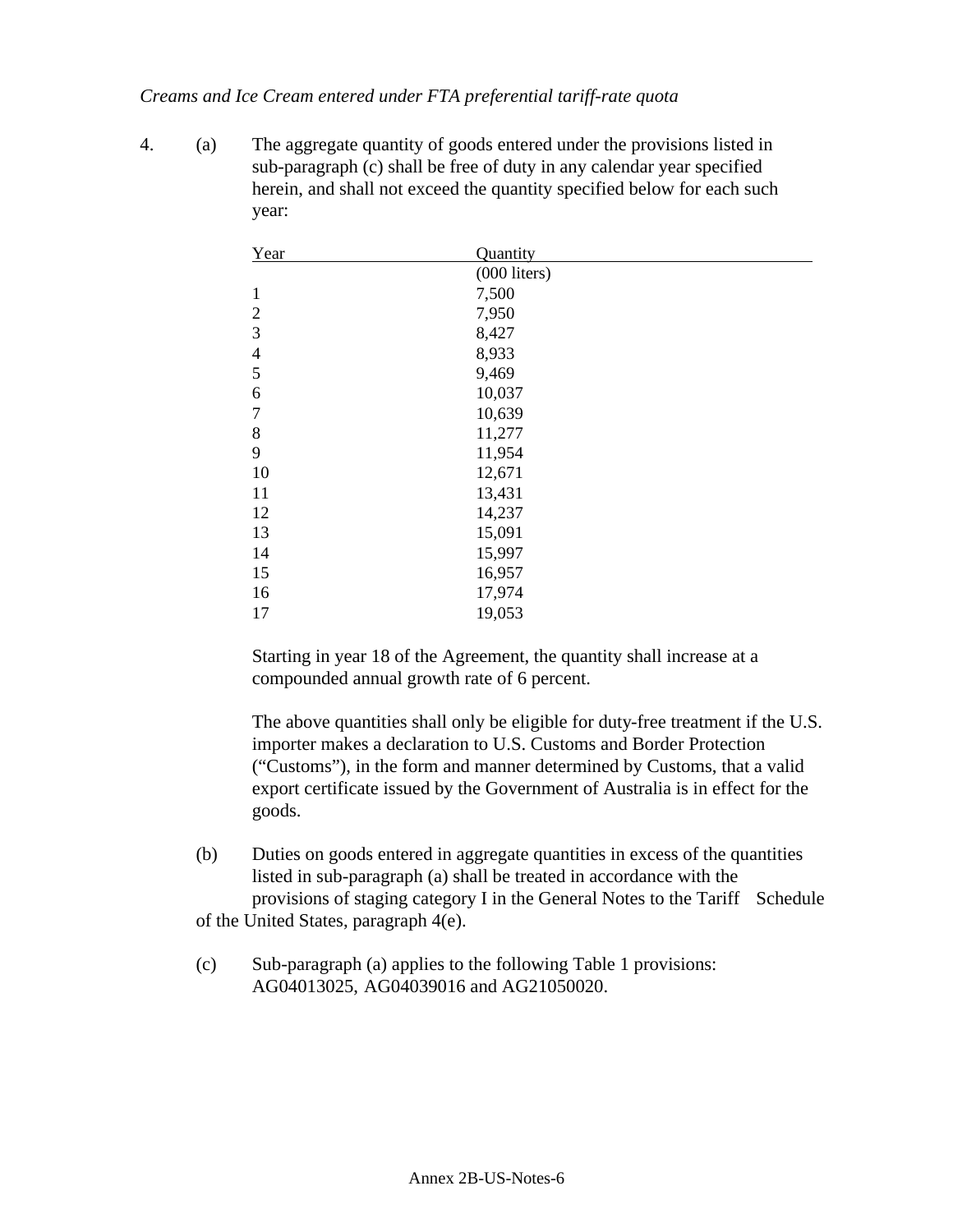5. (a) Duties on goods entered from Australia for the quantities explicitly reserved for Australia pursuant to the provisions of Additional U.S. Note 11 in Chapter 4 of the HTSUS shall be removed in accordance with the provisions of staging category A in Annex 2-B, paragraph 2(a).

## *Condensed milk entered under FTA preferential tariff-rate quota*

6. (a) The aggregate quantity of goods entered under the provisions listed in sub-paragraph (c) shall be free of duty in any calendar year specified herein, and shall not exceed the quantity specified below for each such year:

| Year           | Quantity      |
|----------------|---------------|
|                | (Metric tons) |
| $\mathbf{1}$   | 3,000         |
| 2              | 3,180         |
| 3              | 3,371         |
| $\overline{4}$ | 3,573         |
| 5              | 3,787         |
| 6              | 4,015         |
| 7              | 4,256         |
| 8              | 4,511         |
| 9              | 4,782         |
| 10             | 5,068         |
| 11             | 5,373         |
| 12             | 5,695         |
| 13             | 6,037         |
| 14             | 6,399         |
| 15             | 6,783         |
| 16             | 7,190         |
| 17             | 7,621         |

Starting in year 18 of the Agreement, the quantity shall increase at a compounded annual growth rate of 6 percent.

- (b) Duties on goods entered in aggregate quantities in excess of the quantities listed in sub-paragraph (a) shall be treated in accordance with the provisions of staging category I in the General Notes to the Tariff Schedule of the United States, paragraph 4(e).
- (c) Sub-paragraphs (a) and (b) apply to the following Table 1 provisions: AG04029170, AG04029190, AG04029945 and AG04029955.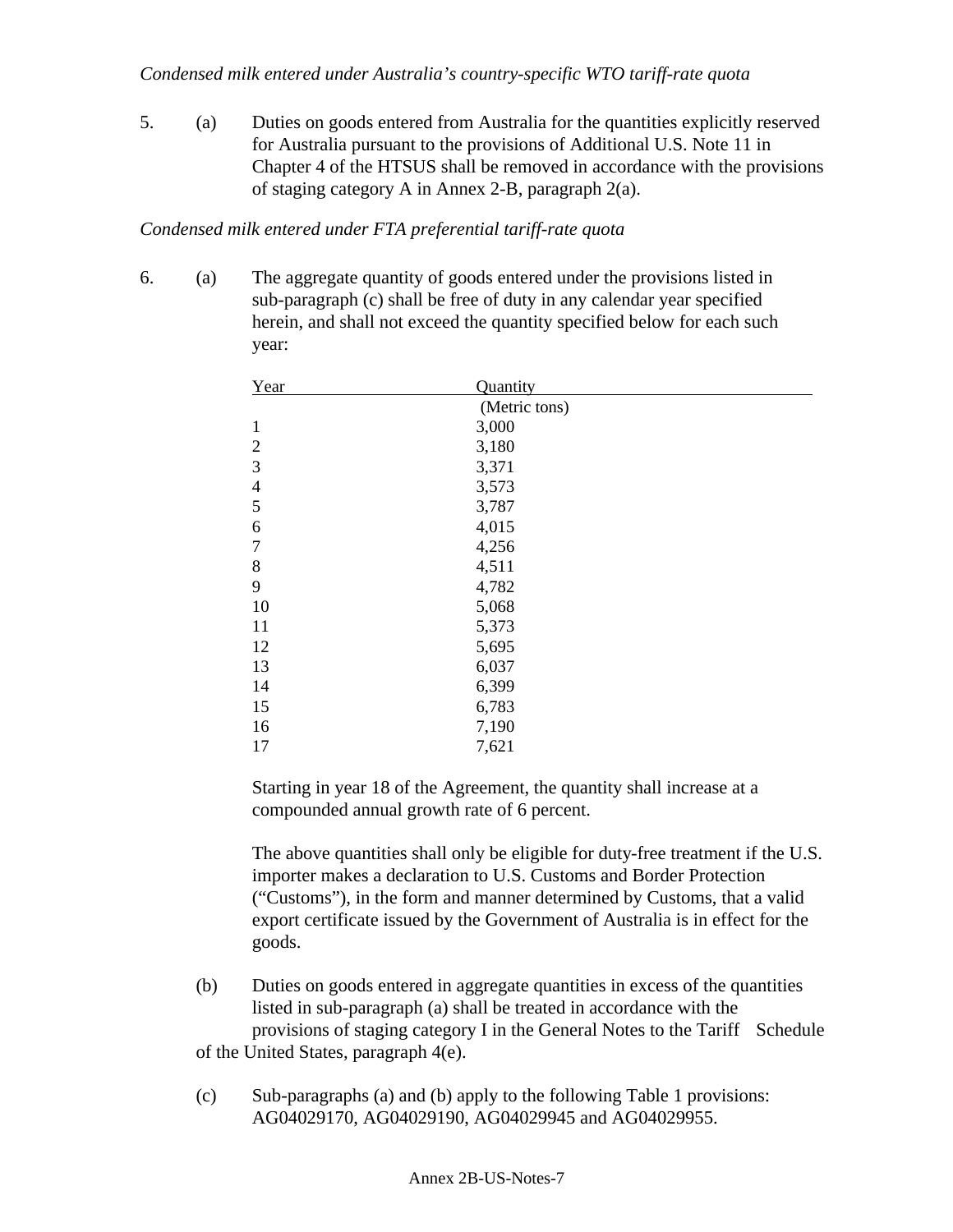#### *Butter entered under FTA preferential tariff-rate quota*

7. (a) The aggregate quantity of goods entered under the provisions listed in sub-paragraph (c) shall be free of duty in any calendar year specified herein, and shall not exceed the quantity specified below for each such year:

| Year           | Quantity      |
|----------------|---------------|
|                | (Metric tons) |
| $\mathbf{1}$   | 1,500         |
| $\overline{2}$ | 1,545         |
| $\mathfrak{Z}$ | 1,591         |
| $\overline{4}$ | 1,639         |
| 5              | 1,688         |
| 6              | 1,739         |
| $\overline{7}$ | 1,791         |
| 8              | 1,845         |
| 9              | 1,900         |
| 10             | 1,957         |
| 11             | 2,016         |
| 12             | 2,076         |
| 13             | 2,139         |
| 14             | 2,203         |
| 15             | 2,269         |
| 16             | 2,337         |
| 17             | 2,407         |

Starting in year 18 of the Agreement, the quantity shall increase at a compounded annual growth rate of 3 percent.

The above quantities shall only be eligible for duty-free treatment if the U.S. importer makes a declaration to U.S. Customs and Border Protection ("Customs"), in the form and manner determined by Customs, that a valid export certificate issued by the Government of Australia is in effect for the goods.

(b) Duties on goods entered in aggregate quantities in excess of the quantities listed in sub-paragraph (a) shall be treated in accordance with the provisions of staging category I in the General Notes to the Tariff Schedule

of the United States, paragraph 4(e).

(c) Sub-paragraphs (a) and (b) apply to the following Table 1 provisions: AG04013075, AG04022190, AG04039065, AG04039078, AG04051020, AG04052030, AG04059020, AG21069026 and AG21069036.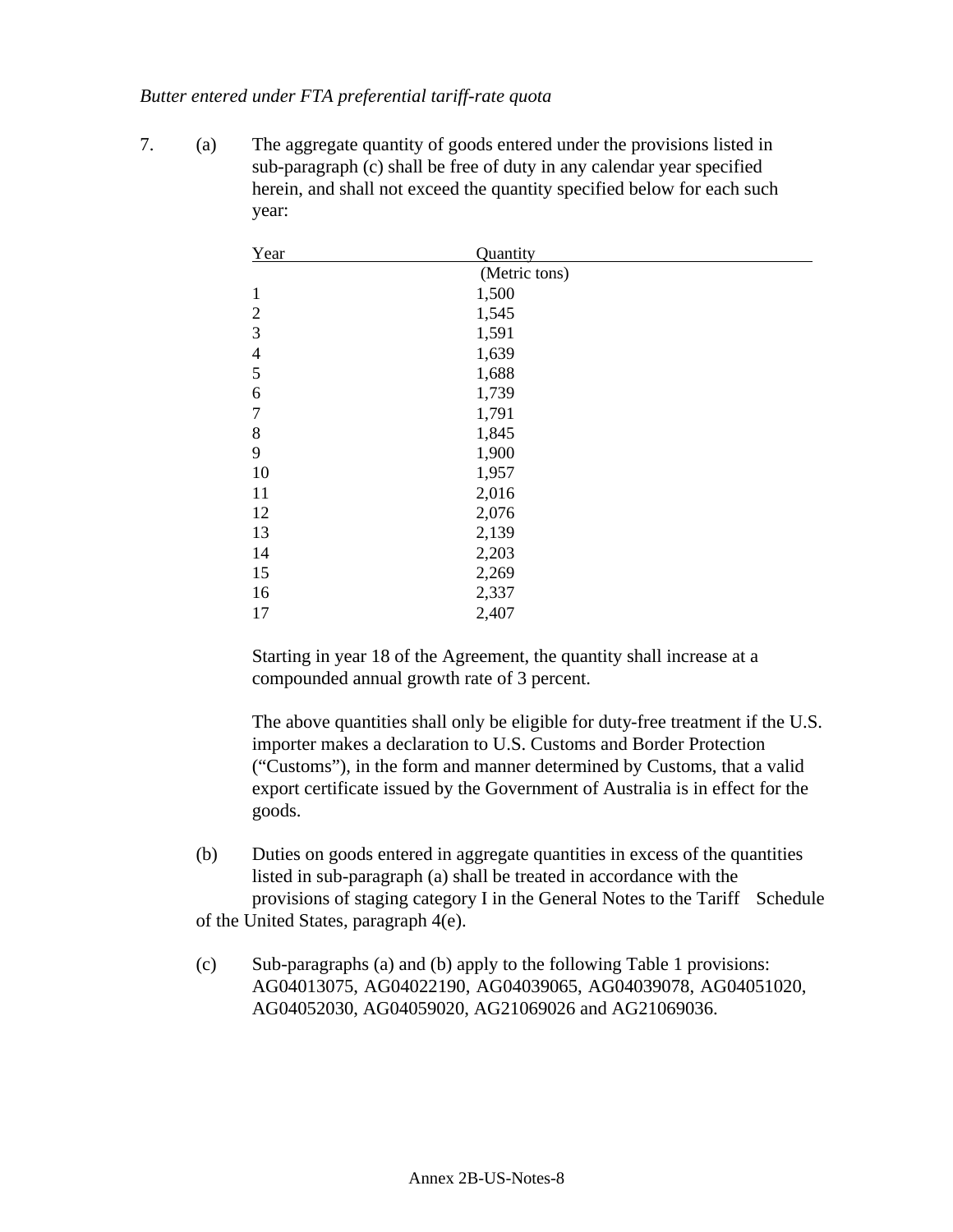*Non-fat Dried Milk Powder and Skim Milk Powder entered under FTA preferential tariffrate quota*

8. (a) The aggregate quantity of goods entered under the provisions listed in sub-paragraph (c) shall be free of duty in any calendar year specified herein, and shall not exceed the quantity specified below for each such year:

| Year           | Quantity      |
|----------------|---------------|
|                | (Metric tons) |
| $\mathbf{1}$   | 100           |
| $\overline{2}$ | 103           |
| 3              | 106           |
| $\overline{4}$ | 109           |
| 5              | 113           |
| 6              | 116           |
| $\tau$         | 119           |
| 8              | 123           |
| 9              | 127           |
| 10             | 130           |
| 11             | 134           |
| 12             | 138           |
| 13             | 143           |
| 14             | 147           |
| 15             | 151           |
| 16             | 156           |
| 17             | 160           |

Starting in year 18 of the Agreement, the quantity shall increase at a compounded annual growth rate of 3 percent.

- (b) Duties on goods entered in aggregate quantities in excess of the quantities listed in sub-paragraph (a) shall be treated in accordance with the provisions of staging category I in the General Notes to the Tariff Schedule of the United States, paragraph 4(e).
- (c) Sub-paragraphs (a) and (b) apply to the following Table 1 provisions: AG04021050 and AG04022125.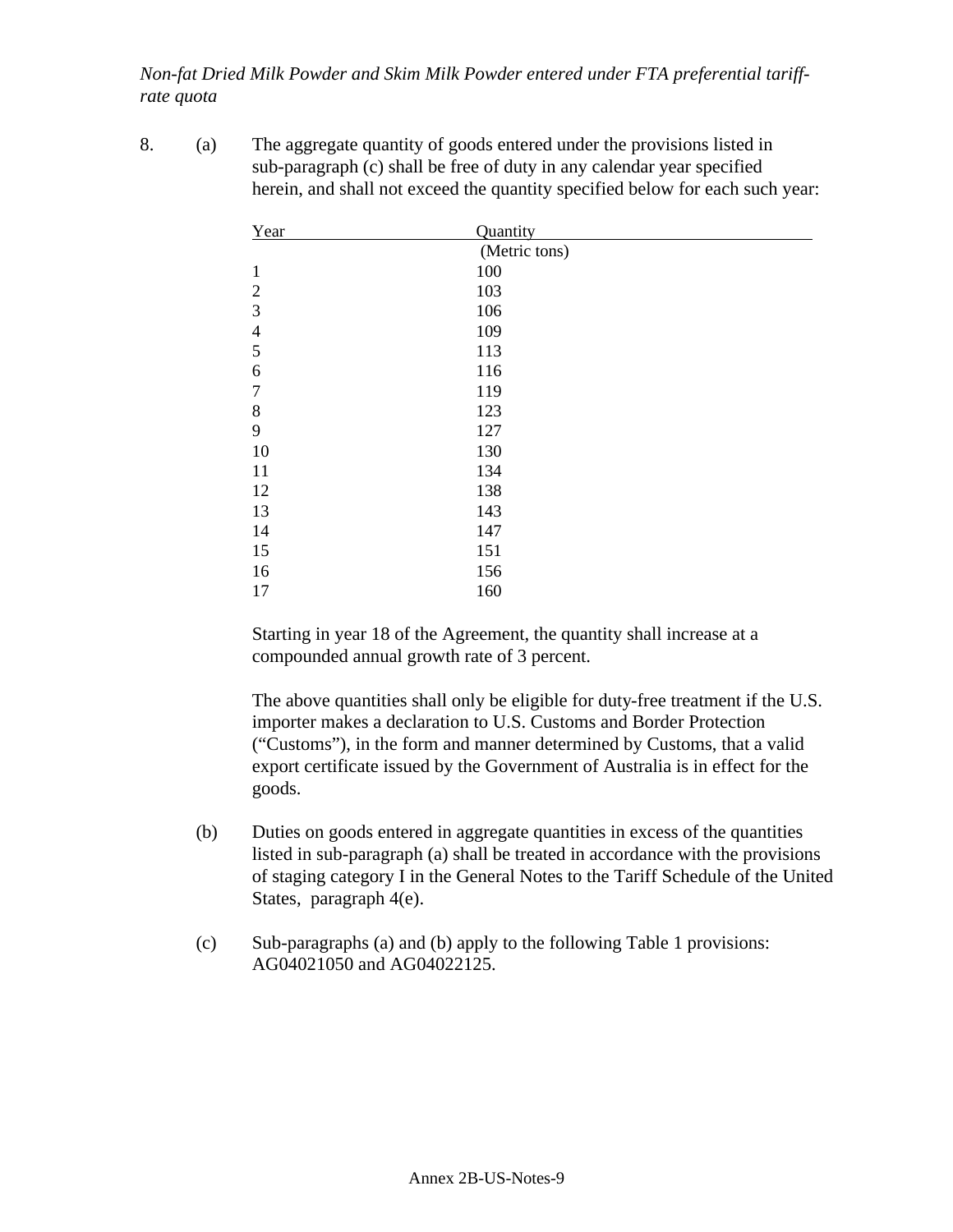9. (a) Duties on goods entered from Australia for the quantities explicitly reserved for Australia pursuant to the provisions of Additional U.S. Note 2 in Chapter 23 of the HTSUS shall be removed in accordance with the provisions of staging category A in Annex 2-B, paragraph 2(a).

#### *Other Milk Powders entered under FTA preferential tariff-rate quota*

10. (a) The aggregate quantity of goods entered under the provisions listed in sub-paragraph (c) shall be free of duty in any calendar year specified herein, and shall not exceed the quantity specified below for each such year:

| Year             | Quantity      |
|------------------|---------------|
|                  | (Metric tons) |
| $\mathbf{1}$     | 4,000         |
| $\overline{2}$   | 4,160         |
| 3                | 4,326         |
| $\overline{4}$   | 4,499         |
| 5                | 4,679         |
| 6                | 4,867         |
| $\boldsymbol{7}$ | 5,061         |
| 8                | 5,264         |
| 9                | 5,474         |
| 10               | 5,693         |
| 11               | 5,921         |
| 12               | 6,158         |
| 13               | 6,404         |
| 14               | 6,660         |
| 15               | 6,927         |
| 16               | 7,204         |
| 17               | 7,492         |

Starting in year 18 of the Agreement, the quantity shall increase at a compounded annual growth rate of 4 percent.

- (b) Duties on goods entered in aggregate quantities in excess of the quantities listed in sub-paragraph (a) shall be treated in accordance with the provisions of staging category I in the General Notes to the Tariff Schedule of the United States, paragraph 4(e)
- (c) Sub-paragraphs (a) and (b) apply to the following Table 1 provisions: AG04022150, AG04039045, AG04039055, AG04041090, AG23099028 and AG23099048.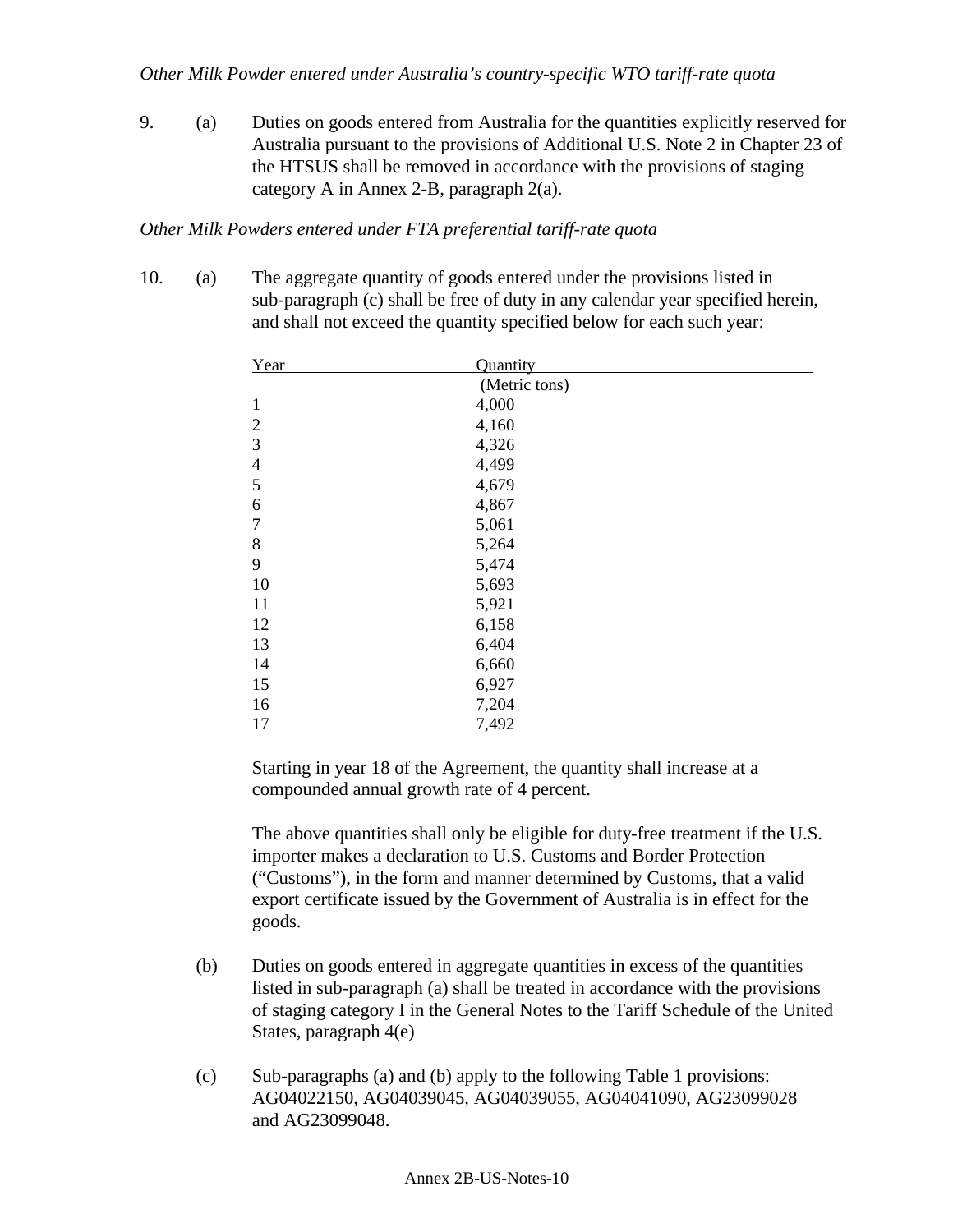*Other Dairy Products entered under Australia's country-specific WTO tariff-rate quota*

11. (a) Duties on goods entered from Australia for the quantities explicitly reserved for Australia pursuant to the provisions of Additional U.S. Note 10 in Chapter 4 and Additional U.S. Note 2 in Chapter 18 of the HTSUS shall be removed in accordance with the provisions of staging category A in Annex 2- B, paragraph 2(a).

# *Other Dairy Products entered under FTA preferential tariff-rate quota*

12. (a) The aggregate quantity of goods entered under the provisions listed in sub-paragraph (c) shall be free of duty in any calendar year specified herein, and shall not exceed the quantity specified below for each such year:

| Year           | Quantity      |
|----------------|---------------|
|                | (Metric tons) |
| $\mathbf{1}$   | 1,500         |
| $\overline{2}$ | 1,590         |
| 3              | 1,685         |
| $\overline{4}$ | 1,787         |
| 5              | 1,894         |
| 6              | 2,007         |
| $\overline{7}$ | 2,128         |
| 8              | 2,255         |
| 9              | 2,391         |
| 10             | 2,534         |
| 11             | 2,686         |
| 12             | 2,847         |
| 13             | 3,018         |
| 14             | 3,199         |
| 15             | 3,391         |
| 16             | 3,595         |
| 17             | 3,811         |

Starting in year 18 of the Agreement, the quantity shall increase at a compounded annual growth rate of 6 percent.

- (b) Duties on goods entered in aggregate quantities in excess of the quantities listed in sub-paragraph (a) shall be treated in accordance with the provisions of staging category I in the General Notes to the Tariff Schedule of the United States, paragraph 4(e).
- (c) Sub-paragraphs (a) and (b) apply to the following Table 1 provisions: AG04022950, AG04029990, AG04031050, AG04039095, AG04041015, AG04049050, AG04052070, AG15179060, AG17049058, AG18062026,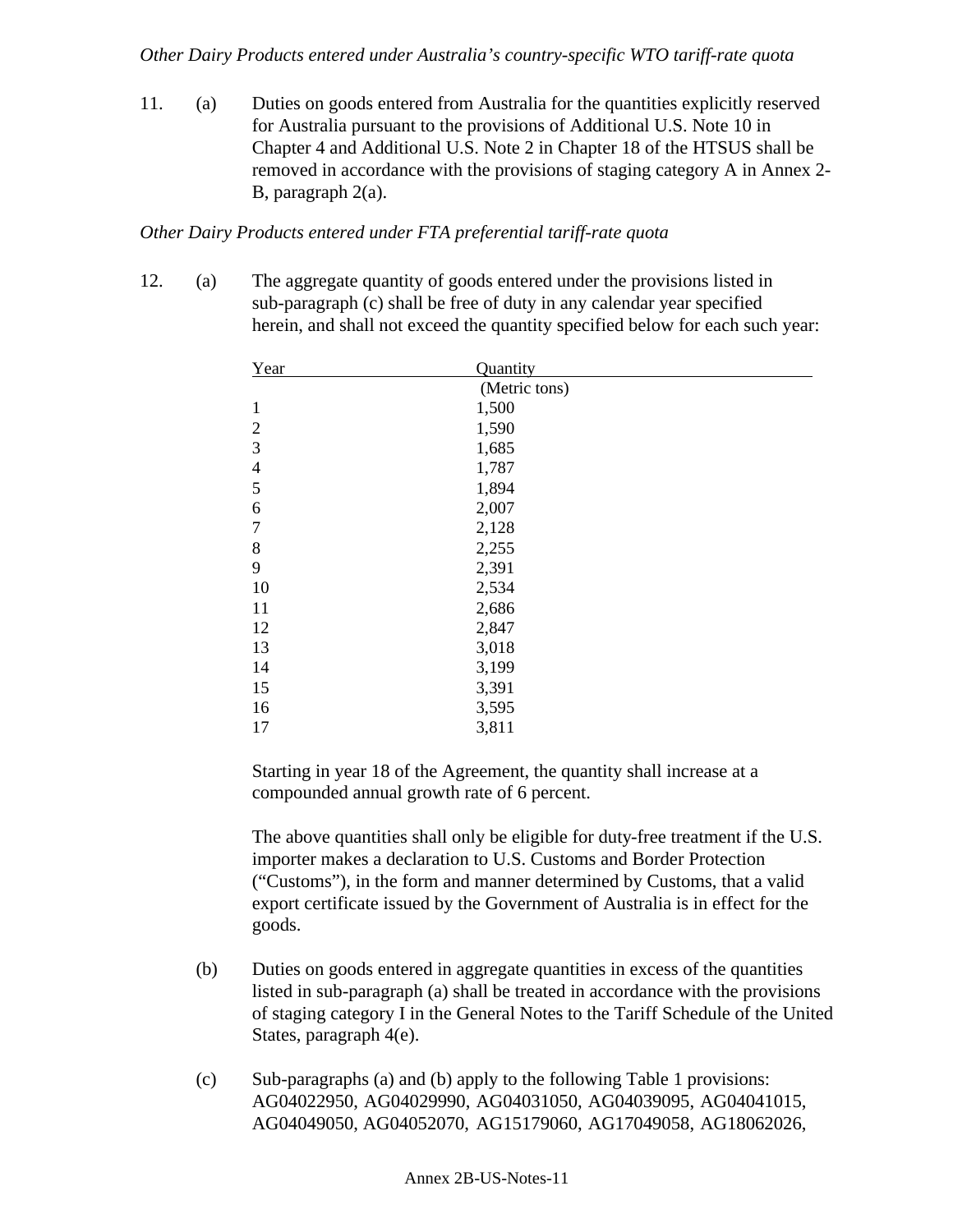AG18062028, AG18062036, AG18062038, AG18062082, AG18062083, AG18062087, AG18062089, AG18063206, AG18063208, AG18063216, AG18063218, AG18063270, AG18063280, AG18069008, AG18069010, AG18069018, AG18069020, AG18069028, AG18069030, AG19011030, AG19011040, AG19011075, AG19011085, AG19012015, AG19012050, AG19019043, AG19019047, AG21050040, AG21069009, AG21069066, AG21069087 and AG22029028.

*Cheddar Cheese entered under Australia's country-specific WTO tariff-rate quota*

13. (a) Duties on goods entered from Australia for the quantities explicitly reserved for Australia pursuant to the provisions of Additional U.S. Note 18 in Chapter 4 of the HTSUS shall be removed in accordance with the provisions of staging category A in Annex 2-B, paragraph 2(a).

### *Cheddar Cheese entered under FTA preferential tariff-rate quota*

14. (a) The aggregate quantity of goods entered under the provisions listed in sub-paragraph (c) shall be free of duty in any calendar year specified herein, and shall not exceed the quantity specified below for each such year:

| Year             | Quantity      |
|------------------|---------------|
|                  | (Metric tons) |
| $\mathbf{1}$     | 750           |
| $\overline{2}$   | 773           |
| $\mathfrak{Z}$   | 796           |
| $\overline{4}$   | 820           |
| 5                | 844           |
| 6                | 869           |
| $\boldsymbol{7}$ | 896           |
| 8                | 922           |
| 9                | 950           |
| 10               | 979           |
| 11               | 1,008         |
| 12               | 1,038         |
| 13               | 1,069         |
| 14               | 1,101         |
| 15               | 1,134         |
| 16               | 1,168         |
| 17               | 1,204         |

Starting in year 18 of the Agreement, the quantity shall increase at a compounded annual growth rate of 3 percent.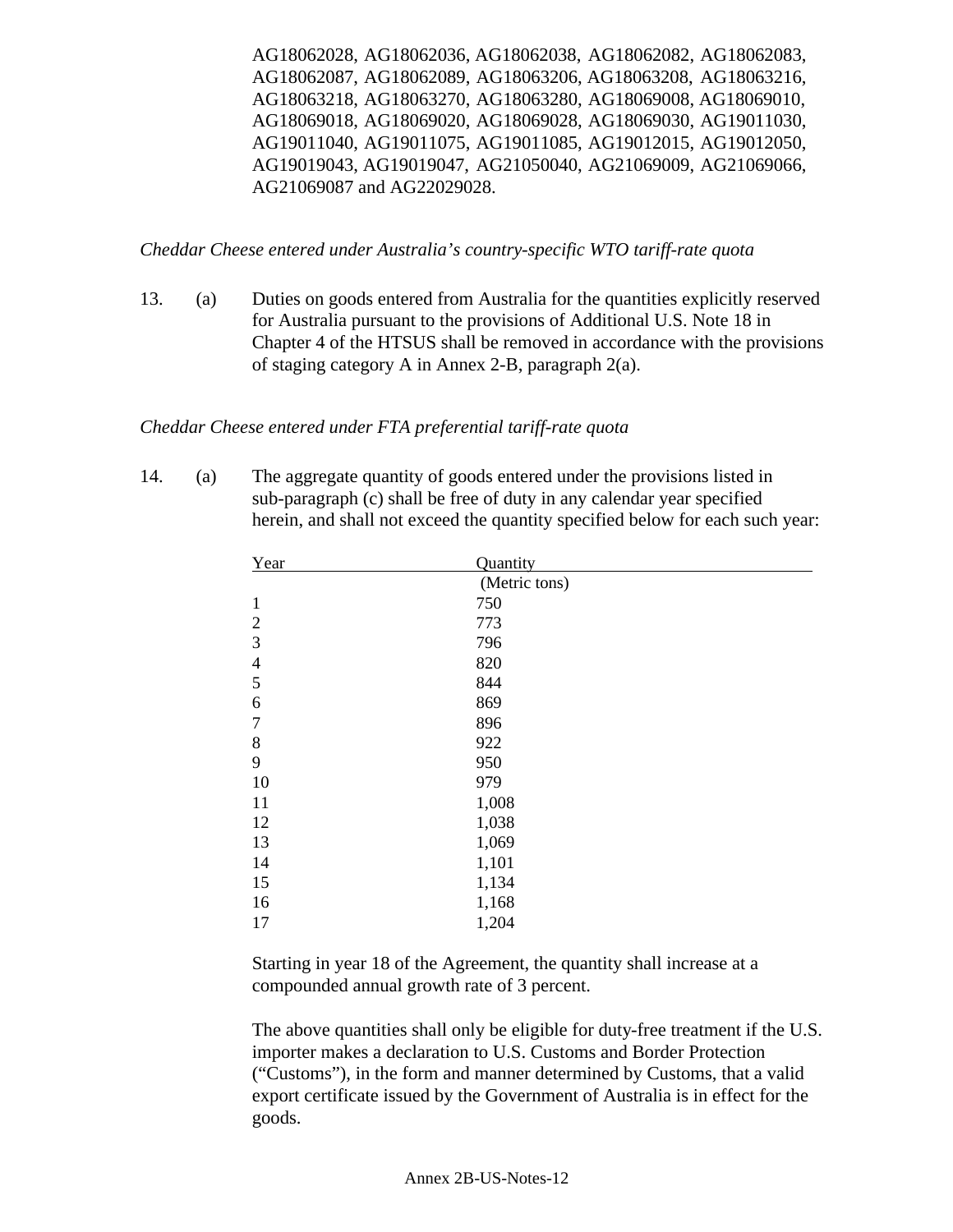- (b) Duties on goods entered in aggregate quantities in excess of the quantities listed in sub-paragraph (a) shall be treated in accordance with the provisions of staging category I in the General Notes to the Tariff Schedule of the United States, paragraph 4(e).
- (c) Sub-paragraphs (a) and (b) apply to the following Table 1 provisions: AG04061028, AG04062033, AG04062067, AG04063028, AG04063067, AG04069012 and AG04069078.

*American Cheese entered under Australia's country-specific WTO tariff-rate quota*

15. (a) Duties on goods entered from Australia for the quantities explicitly reserved for Australia pursuant to the provisions of Additional U.S. Note 19 in Chapter 4 of the HTSUS shall be removed in accordance with the provisions of staging category A in Annex 2-B, paragraph 2(a).

# *American Cheese entered under FTA preferential tariff-rate quota*

16. (a) The aggregate quantity of goods entered under the provisions listed in sub-paragraph (c) shall be free of duty in any calendar year specified herein, and shall not exceed the quantity specified below for each such year:

| Year           | Quantity      |
|----------------|---------------|
|                | (Metric tons) |
| $\mathbf{1}$   | 500           |
| $\overline{2}$ | 515           |
| 3              | 530           |
| $\overline{4}$ | 546           |
| 5              | 563           |
| 6              | 580           |
| $\tau$         | 597           |
| $8\,$          | 615           |
| 9              | 633           |
| 10             | 652           |
| 11             | 672           |
| 12             | 692           |
| 13             | 713           |
| 14             | 734           |
| 15             | 756           |
| 16             | 779           |
| 17             | 802           |

Starting in year 18 of the Agreement, the quantity shall increase at a compounded annual growth rate of 3 percent.

The above quantities shall only be eligible for duty-free treatment if the U.S. importer makes a declaration to U.S. Customs and Border Protection ("Customs"), in the form and manner determined by Customs, that a valid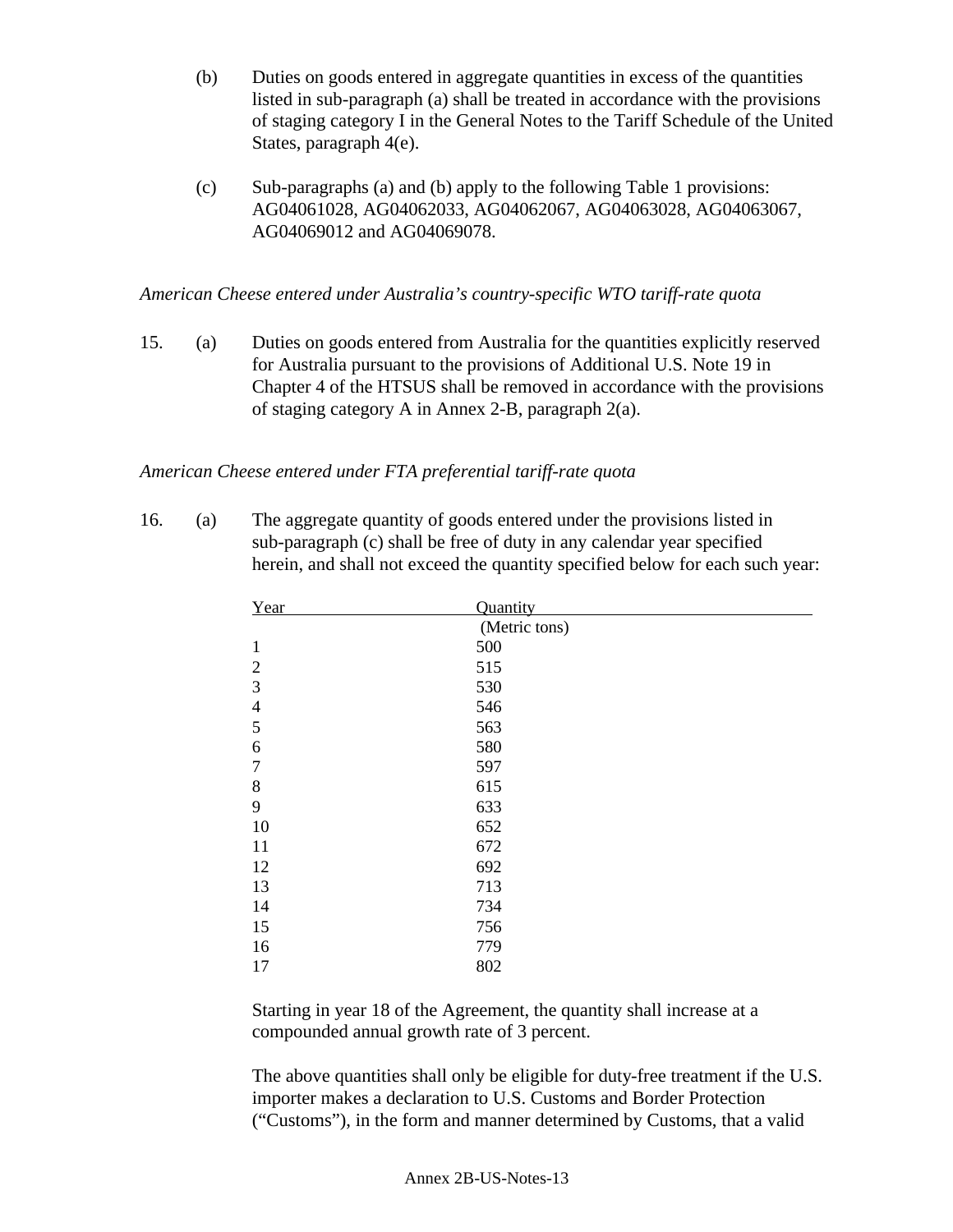export certificate issued by the Government of Australia is in effect for the goods.

- (b) Duties on goods entered in aggregate quantities in excess of the quantities listed in sub-paragraph (a) shall be treated in accordance with the provisions of staging category I in the General Notes to the Tariff Schedule of the United States, paragraph 4(e).
- (c) Sub-paragraphs (a) and (b) apply to the following Table 1 provisions: AG04061038, AG04062039, AG04062071, AG04063038, AG04063071, AG04069054, AG04069084.

*Swiss-type Cheese entered under Australia's country-specific WTO tariff-rate quota*

17. (a) Duties on goods entered from Australia for the quantities explicitly reserved for Australia pursuant to the provisions of Additional U.S. Note 25 in Chapter 4 of the HTSUS shall be removed in accordance with the provisions of staging category A in Annex 2-B, paragraph 2(a).

### *Swiss-type Cheese entered under FTA preferential tariff-rate quota*

18. (a) The aggregate quantity of goods entered under the provisions listed in sub-paragraph (c) shall be free of duty in any calendar year specified herein, and shall not exceed the quantity specified below for each such year:

| Year           | Quantity      |
|----------------|---------------|
|                | (Metric tons) |
| $\mathbf{1}$   | 500           |
| $\overline{2}$ | 525           |
| 3              | 551           |
| $\overline{4}$ | 579           |
| 5              | 608           |
| 6              | 638           |
| 7              | 670           |
| $8\,$          | 704           |
| 9              | 739           |
| 10             | 776           |
| 11             | 814           |
| 12             | 855           |
| 13             | 898           |
| 14             | 943           |
| 15             | 990           |
| 16             | 1,039         |
| 17             | 1,091         |

Starting in year 18 of the Agreement, the quantity shall increase at a compounded annual growth rate of 5 percent.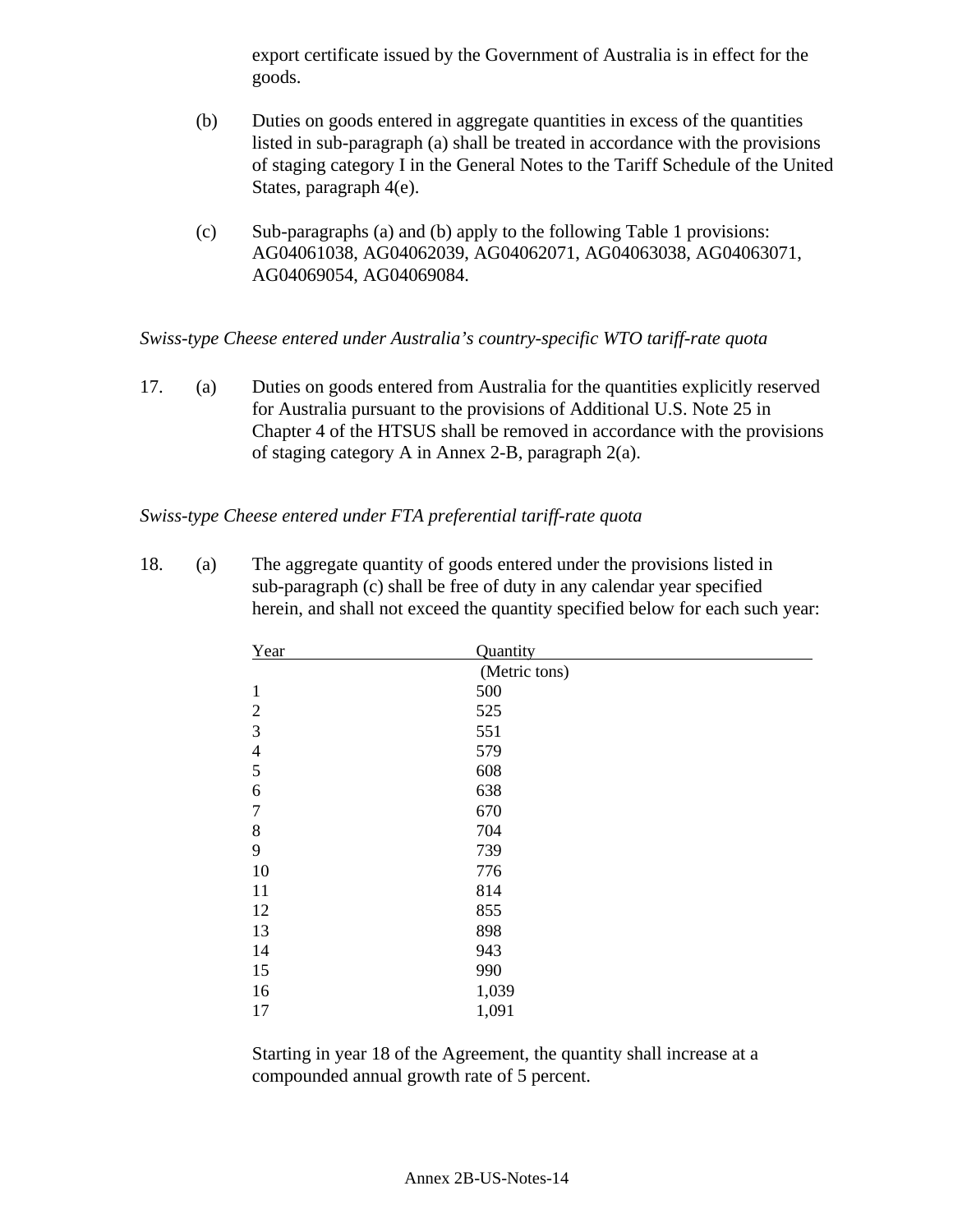The above quantities shall only be eligible for duty-free treatment if the U.S. importer makes a declaration to U.S. Customs and Border Protection ("Customs"), in the form and manner determined by Customs, that a valid export certificate issued by the Government of Australia is in effect for the goods.

- (b) Duties on goods entered in aggregate quantities in excess of the quantities listed in sub-paragraph (a) shall be treated in accordance with the provisions of staging category I in the General Notes to the Tariff Schedule of the United States, paragraph 4(e).
- (c) Sub-paragraphs (a) and (b) apply to the following Table 1 provision: AG04069048.

*European-type Cheese entered under FTA preferential tariff-rate quota*

19. (a) The aggregate quantity of goods entered under the provisions listed in sub-paragraph (c) shall be free of duty in any calendar year specified herein, and shall not exceed the quantity specified below for each such year:

| Year           | Quantity      |
|----------------|---------------|
|                | (Metric tons) |
| $\mathbf{1}$   | 2,000         |
| 2              | 2,100         |
| 3              | 2,205         |
| $\overline{4}$ | 2,315         |
| 5              | 2,431         |
| 6              | 2,553         |
| 7              | 2,680         |
| 8              | 2,814         |
| 9              | 2,955         |
| 10             | 3,103         |
| 11             | 3,258         |
| 12             | 3,421         |
| 13             | 3,592         |
| 14             | 3,771         |
| 15             | 3,960         |
| 16             | 4,158         |
| 17             | 4,366         |

Starting in year 18 of the Agreement, the quantity shall increase at a compounded annual growth rate of 5 percent.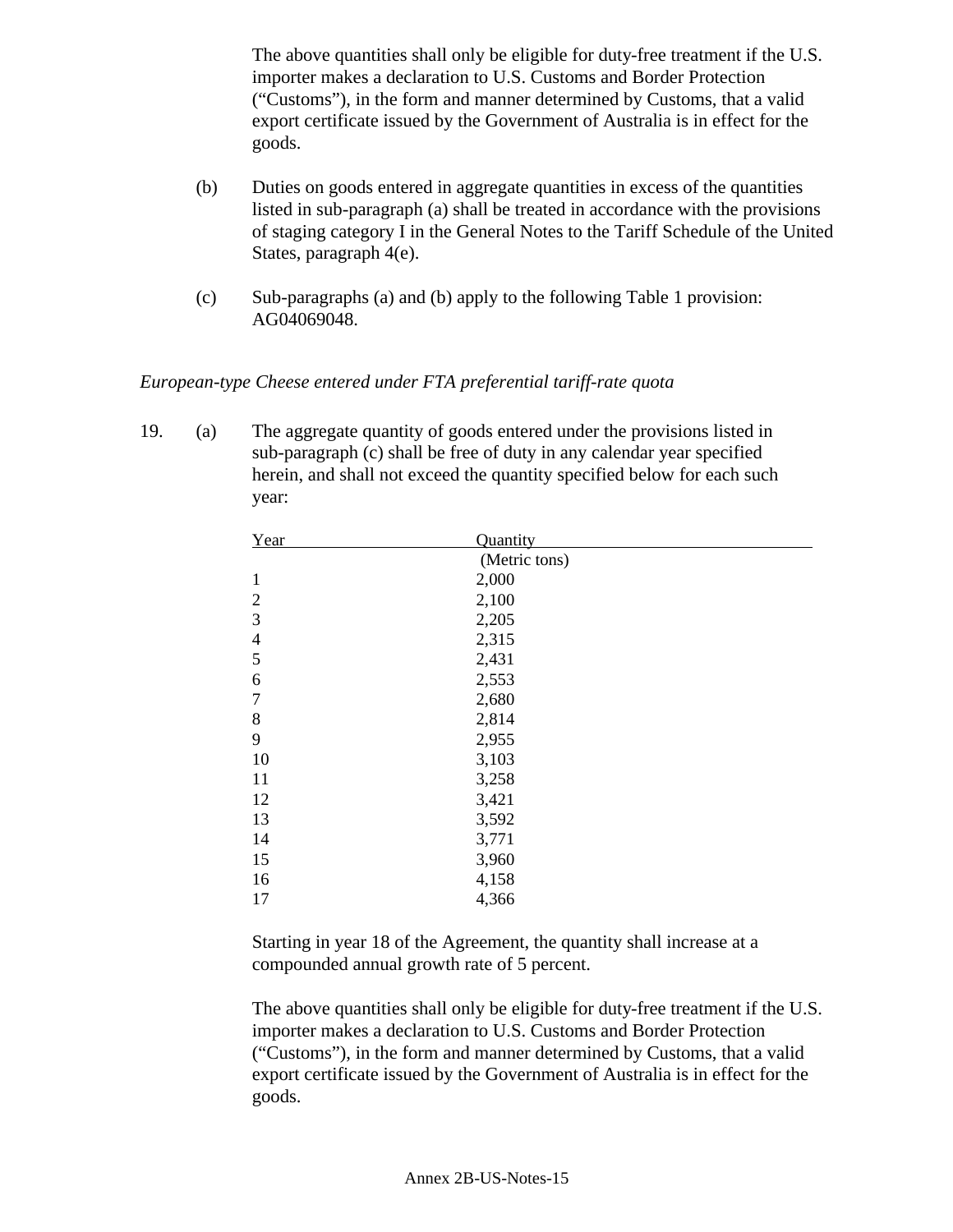- (b) Duties on goods entered in aggregate quantities in excess of the quantities listed in sub-paragraph (a) shall be treated in accordance with the provisions of staging category I in the General Notes to the Tariff Schedule of the United States, paragraph 4(e).
- (c) Sub-paragraph (a) and (b) apply to the following Table 1 provisions: AG04061018, AG04061048, AG04061058, AG04061068, AG04062028, AG04062048, AG04062053, AG04062063, AG04062075, AG04062079, AG04062083, AG04063018, AG04063048, AG04063053, AG04063063, AG04063075, AG04063079, AG04063083, AG04064070, AG04069018, AG04069032, AG04069037, AG04069042, AG04069068, AG04069074, AG04069088 and AG04069092.

*Other Cheeses entered under Australia's country-specific WTO tariff-rate quota*

20. (a) Duties on goods entered from Australia for the quantities explicitly reserved for Australia pursuant to the provisions of Additional U.S. Note 16 in Chapter 4 of the HTSUS shall be removed in accordance with the provisions of staging category A in Annex 2-B, paragraph 2(a).

*Other Cheeses entered under FTA preferential tariff-rate quota*

21. (a) The aggregate quantity of goods entered under the provisions listed in sub-paragraph (c) shall be free of duty in any calendar year specified herein, and shall not exceed the quantity specified below for each such year:

| Year           | Quantity      |
|----------------|---------------|
|                | (Metric tons) |
| $\mathbf{1}$   | 3,500         |
| $\overline{2}$ | 3,675         |
| 3              | 3,859         |
| $\overline{4}$ | 4,052         |
| 5              | 4,254         |
| 6              | 4,467         |
| $\overline{7}$ | 4,690         |
| 8              | 4,925         |
| 9              | 5,171         |
| 10             | 5,430         |
| 11             | 5,701         |
| 12             | 5,986         |
| 13             | 6,285         |
| 14             | 6,600         |
| 15             | 6,930         |
| 16             | 7,276         |
| 17             | 7,640         |

Starting in year 18 of the Agreement, the quantity shall increase at a compounded annual growth rate of 5 percent.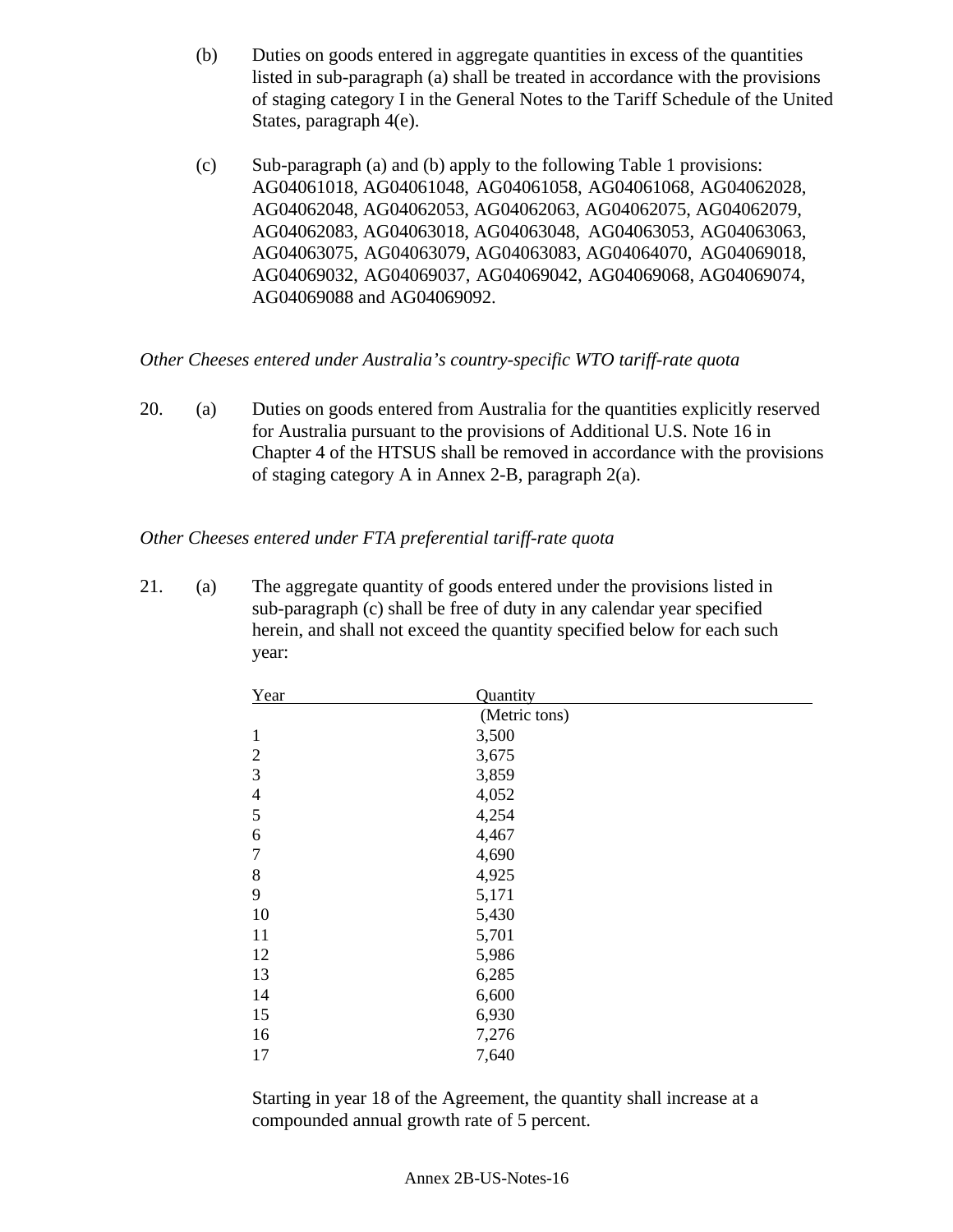The above quantities shall only be eligible for duty-free treatment if the U.S. importer makes a declaration to U.S. Customs and Border Protection ("Customs"), in the form and manner determined by Customs, that a valid export certificate issued by the Government of Australia is in effect for the goods.

- (b) Duties on goods entered in aggregate quantities in excess of the quantities listed in sub-paragraph (a) shall be treated in accordance with the provisions of staging category I in the General Notes to the Tariff Schedule of the United States, paragraph 4(e).
- (c) Sub-paragraph (a) and (b) apply to the following Table 1 provisions: AG04061008, AG04061088, AG04062091, AG04063091 and AG04069097

# *Peanuts entered under FTA preferential tariff-rate quota*

22. (a) The aggregate quantity of goods entered under the provisions listed in sub-paragraph (c) shall be free of duty in any calendar year specified herein, and shall not exceed the quantity specified below for each such year:

| Year           | Quantity      |
|----------------|---------------|
|                | (Metric tons) |
| $\mathbf{1}$   | 500           |
| $\overline{2}$ | 515           |
| 3              | 530           |
| $\overline{4}$ | 546           |
| 5              | 563           |
| 6              | 580           |
| 7              | 597           |
| $8\,$          | 615           |
| 9              | 633           |
| 10             | 652           |
| 11             | 672           |
| 12             | 692           |
| 13             | 713           |
| 14             | 734           |
| 15             | 756           |
| 16             | 779           |
| 17             | 802           |
| 18             | unlimited     |

The quantities shall enter on a first-come, first-served basis.

(b) Duties on goods entered in aggregate quantities in excess of the quantities listed in sub-paragraph (a) shall be removed in accordance with the provisions of staging category F in the General Notes to the Tariff Schedule of the United States, paragraph 4(b).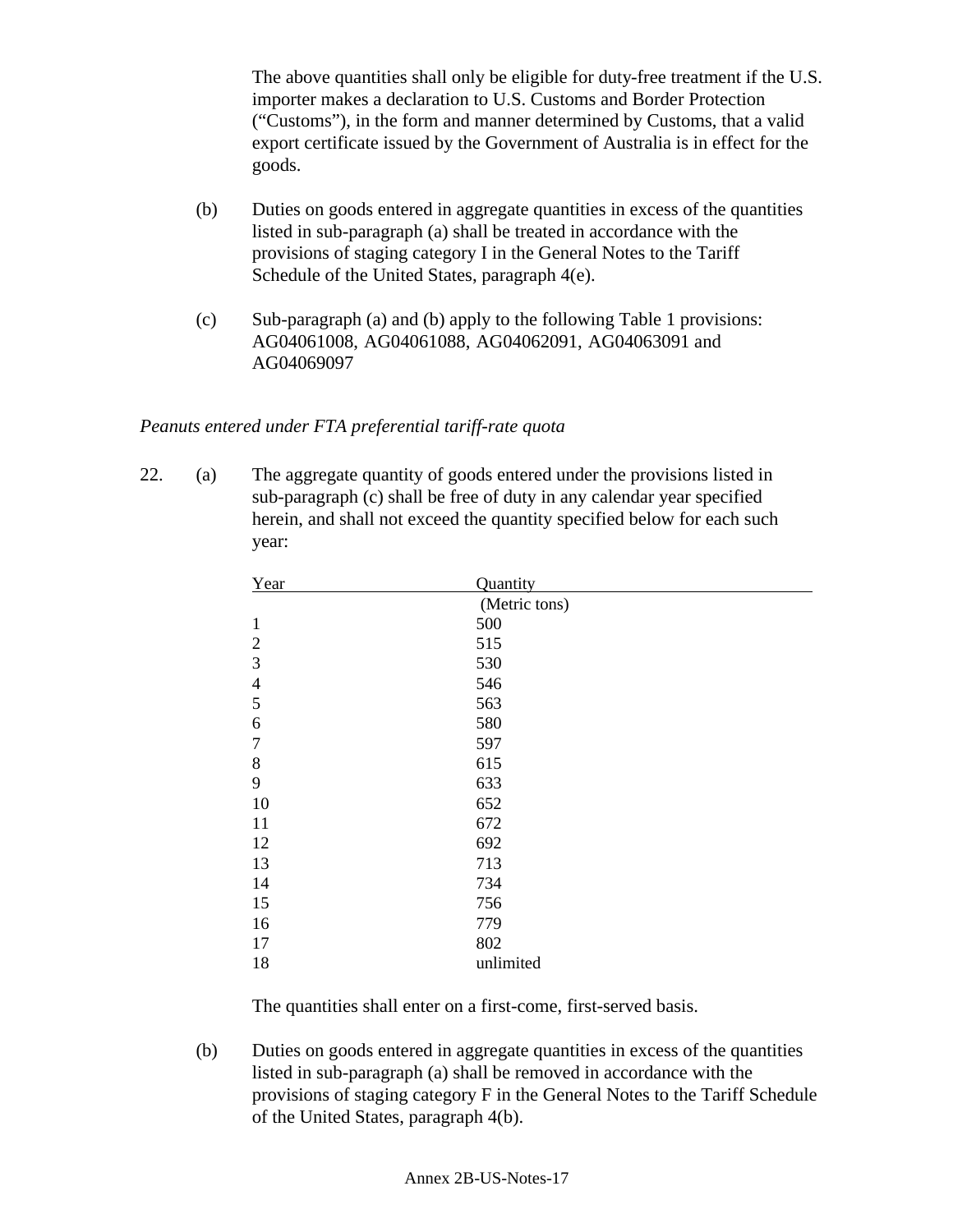(c) Sub-paragraph (a) and (b) apply to the following Table 1 provisions: AG12021080, AG12022080, AG20081115, AG20081135, and AG20081160.

# *Tobacco entered under FTA preferential tariff-rate quota*

23. (a) The aggregate quantity of goods entered under the provisions listed in sub-paragraph (c) shall be free of duty in any calendar year specified herein, and shall not exceed the quantity specified below for each such year:

| Year             | Quantity      |
|------------------|---------------|
|                  | (Metric tons) |
| $\mathbf{1}$     | 250           |
| $\overline{2}$   | 258           |
| $\mathfrak{Z}$   | 265           |
| $\overline{4}$   | 273           |
| 5                | 281           |
| 6                | 290           |
| $\boldsymbol{7}$ | 299           |
| 8                | 307           |
| 9                | 317           |
| 10               | 326           |
| 11               | 336           |
| 12               | 346           |
| 13               | 356           |
| 14               | 367           |
| 15               | 378           |
| 16               | 389           |
| 17               | 401           |
| 18               | unlimited     |

- (b) Duties on goods entered in aggregate quantities in excess of the quantities listed in sub-paragraph (a) shall be removed in accordance with the provisions of staging category F in the General Notes to the Tariff Schedule of the United States, paragraph 4(b)
- (c) Sub-paragraphs (a) and (b) apply to the following Table 1 provisions: AG24011065, AG24012035, AG24012087, AG24013070, AG24031090, AG24039147, AG24039990.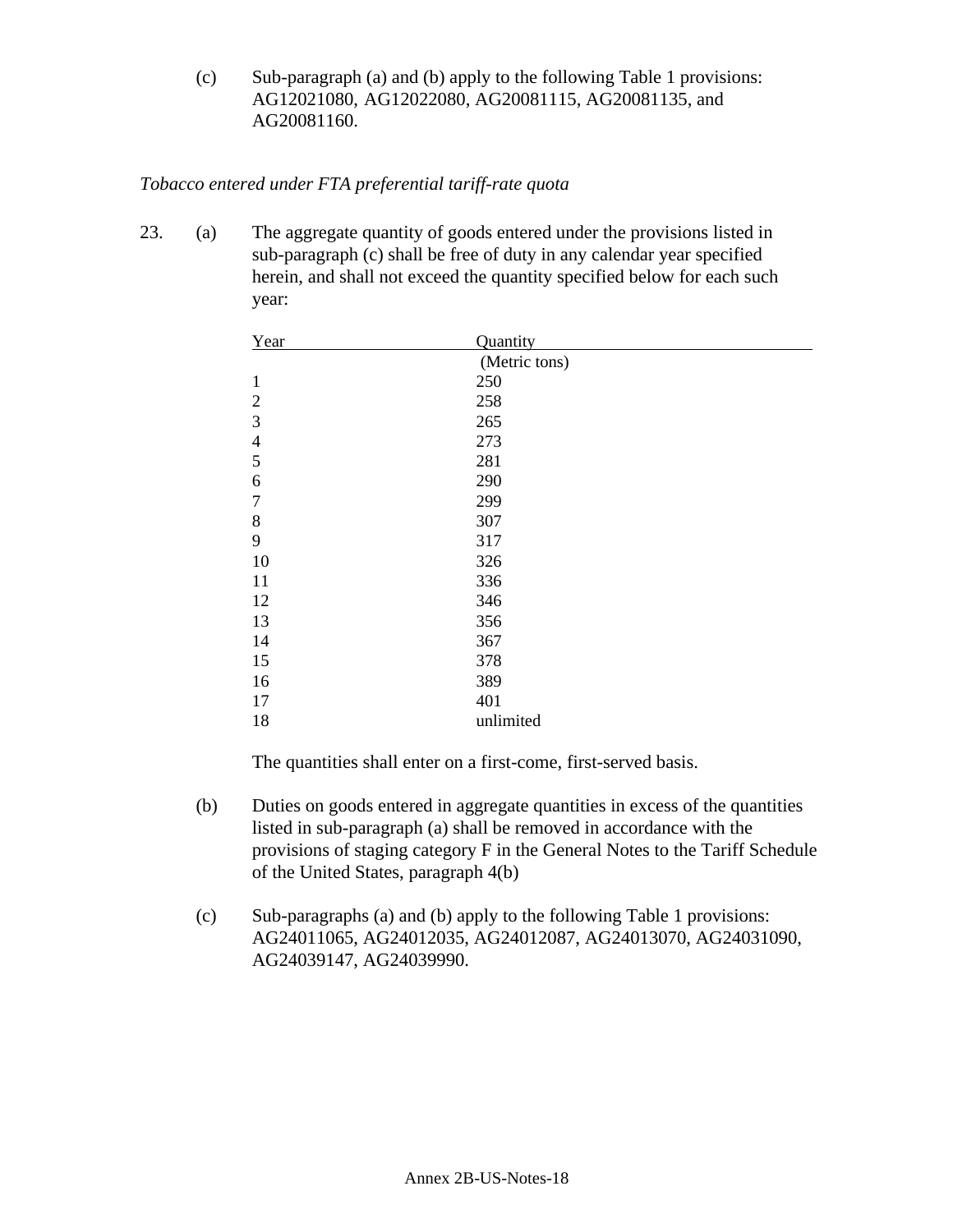#### *Cotton entered under FTA preferential tariff-rate quota*

24. (a) The aggregate quantity of goods entered under the provisions listed in sub-paragraph (c) shall be free of duty in any calendar year specified herein, and shall not exceed the quantity specified below for each such year:

| Year           | Quantity      |
|----------------|---------------|
|                | (Metric tons) |
| 1              | 250           |
| $\overline{2}$ | 258           |
| 3              | 265           |
| $\overline{4}$ | 273           |
| $\mathfrak{S}$ | 281           |
| 6              | 290           |
| $\overline{7}$ | 299           |
| $8\,$          | 307           |
| 9              | 317           |
| 10             | 326           |
| 11             | 336           |
| 12             | 346           |
| 13             | 356           |
| 14             | 367           |
| 15             | 378           |
| 16             | 389           |
| 17             | 401           |
| 18             | unlimited     |

- (b) Duties on goods entered in aggregate quantities in excess of the quantities listed in sub-paragraph (a) shall be removed in accordance with the provisions of staging category F in the General Notes to the Tariff Schedule of the United States, paragraph 4(b).
- (c) Sub-paragraphs (a) and (b) apply to the following Table 1 provisions: AG52010018, AG52010028, AG52010038, AG52010080, AG52029930, AG52030030.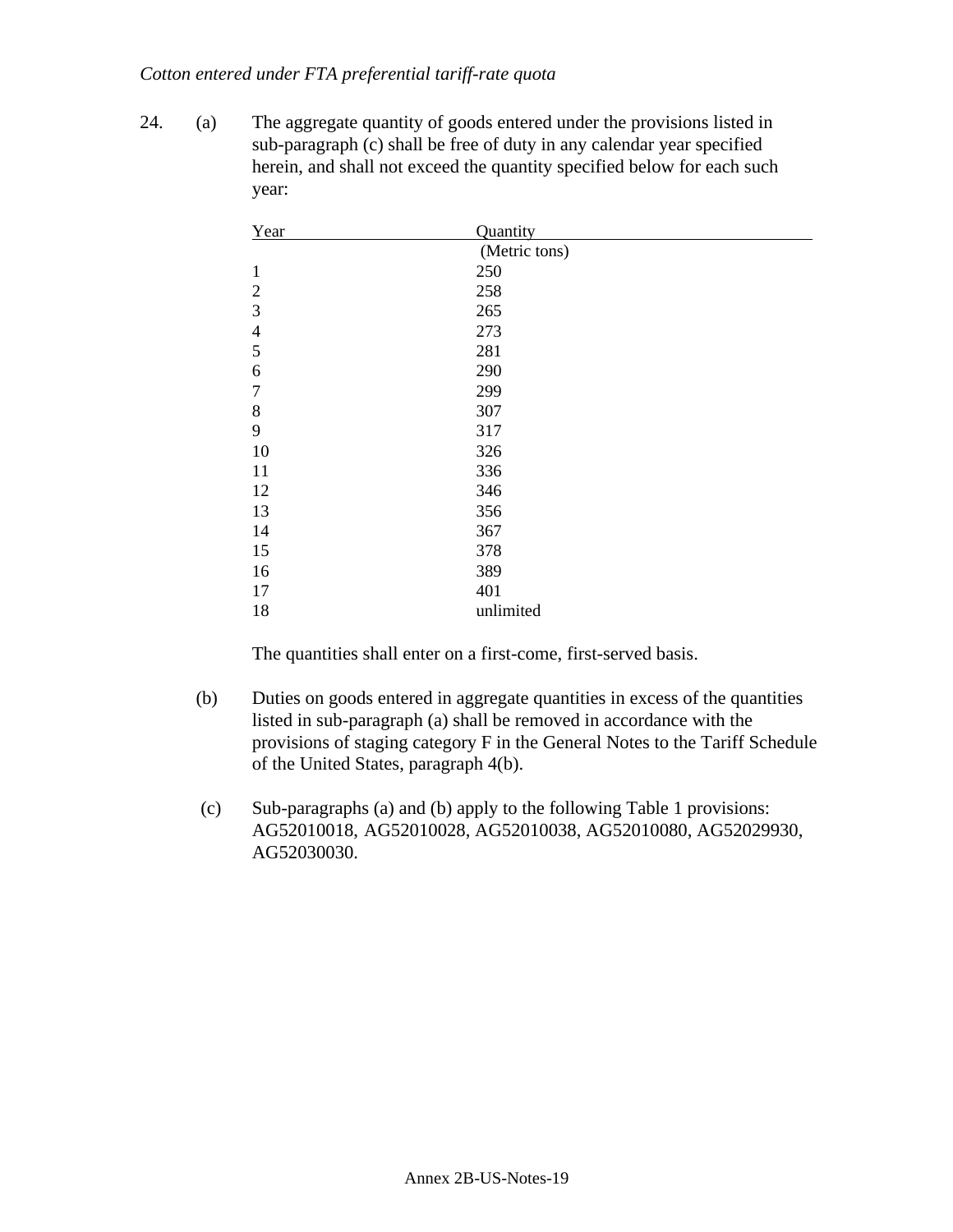25. (a) The aggregate quantity of goods entered under the provision listed in sub-paragraph (c) shall be free of duty in any calendar year specified herein, and shall not exceed the quantity specified below for each such year:

| Year           | Quantity      |
|----------------|---------------|
|                | (Metric tons) |
| $\mathbf{1}$   | 0             |
| $\overline{2}$ | 1,500         |
| $\mathfrak{Z}$ | 1,650         |
| $\overline{4}$ | 1,815         |
| 5              | 1,997         |
| 6              | 2,196         |
| $\overline{7}$ | 2,416         |
| 8              | 2,657         |
| 9              | 2,923         |
| 10             | 3,215         |
| 11             | 3,537         |
| 12             | 3,891         |
| 13             | 4,280         |
| 14             | 4,708         |
| 15             | 5,178         |
| 16             | 5,696         |
| 17             | 6,266         |
| 18             | unlimited     |

- (b) Duties on goods entered in aggregate quantities in excess of the quantities listed in sub-paragraph (a) shall be removed in accordance with the provisions of staging category G in the General Notes to the Tariff Schedule of the United States, paragraph 4(c).
- (c) Sub-paragraphs (a) and (b) apply to the following Table 1 provision: AG08044000a.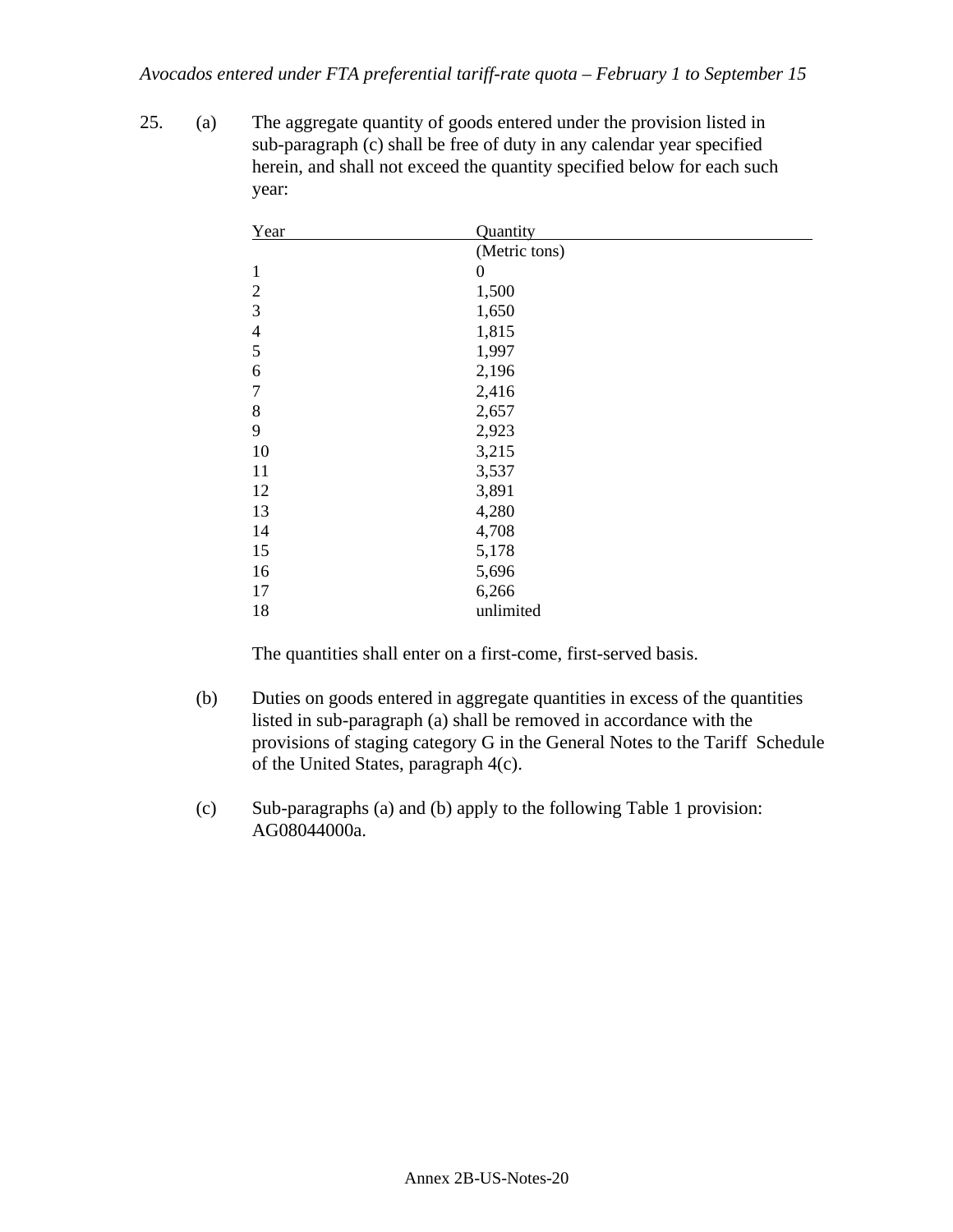26. (a) The aggregate quantity of goods entered under the provision listed in sub-paragraph (c) shall be free of duty in any calendar year specified herein, and shall not exceed the quantity specified below for each such year:

| Year           | Quantity       |
|----------------|----------------|
|                | (Metric tons)  |
| $\mathbf{1}$   | $\overline{0}$ |
| $\overline{2}$ | 2,500          |
| $\mathfrak{Z}$ | 2,750          |
| $\overline{4}$ | 3,025          |
| 5              | 3,328          |
| 6              | 3,660          |
| 7              | 4,026          |
| $8\,$          | 4,429          |
| 9              | 4,872          |
| 10             | 5,359          |
| 11             | 5,895          |
| 12             | 6,484          |
| 13             | 7,133          |
| 14             | 7,846          |
| 15             | 8,631          |
| 16             | 9,494          |
| 17             | 10,443         |
| 18             | unlimited      |

- (b) Duties on goods entered in aggregate quantities in excess of the quantities listed in sub-paragraph (a) shall be removed in accordance with the provisions of staging category G in the General Notes to the Tariff Schedule of the United States, paragraph 4(c).
- (c) Sub-paragraphs (a) and (b) apply to the following Table 1 provision: AG08044000b.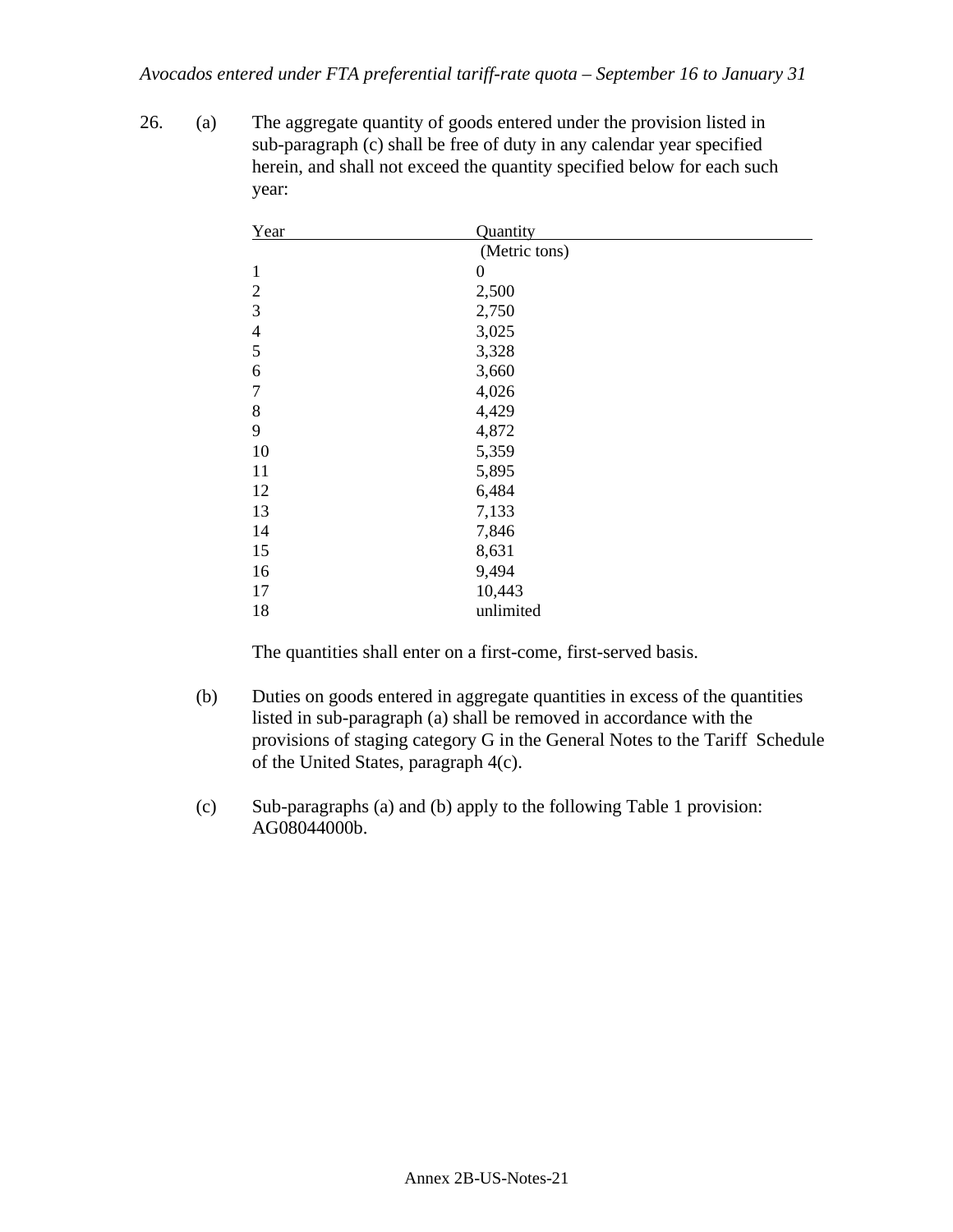#### *Goya Cheese entered under FTA preferential tariff-rate quota*

27. (a) The aggregate quantity of goods entered under the provisions listed in sub-paragraph (c) shall be free of duty in any calendar year specified herein, and shall not exceed the quantity specified below for each such year:

| Year           | Quantity      |
|----------------|---------------|
|                | (Metric tons) |
| $\mathbf{1}$   | 2,500         |
| $\overline{2}$ | 2,625         |
| 3              | 2,756         |
| $\overline{4}$ | 2,894         |
| 5              | 3,039         |
| 6              | 3,191         |
| $\overline{7}$ | 3,350         |
| $8\,$          | 3,518         |
| 9              | 3,694         |
| 10             | 3,878         |
| 11             | 4,072         |
| 12             | 4,276         |
| 13             | 4,490         |
| 14             | 4,714         |
| 15             | 4,950         |
| 16             | 5,197         |
| 17             | 5,457         |
| 18             | unlimited     |

- (b) Duties on goods entered in aggregate quantities in excess of the quantities listed in sub-paragraph (a) shall be removed in accordance with the provisions of staging category F in the General Notes to the Tariff Schedule of the United States, paragraph 4(b).
- (c) Sub-paragraphs (a) and (b) apply to the following Table 1 provision: AG04069033.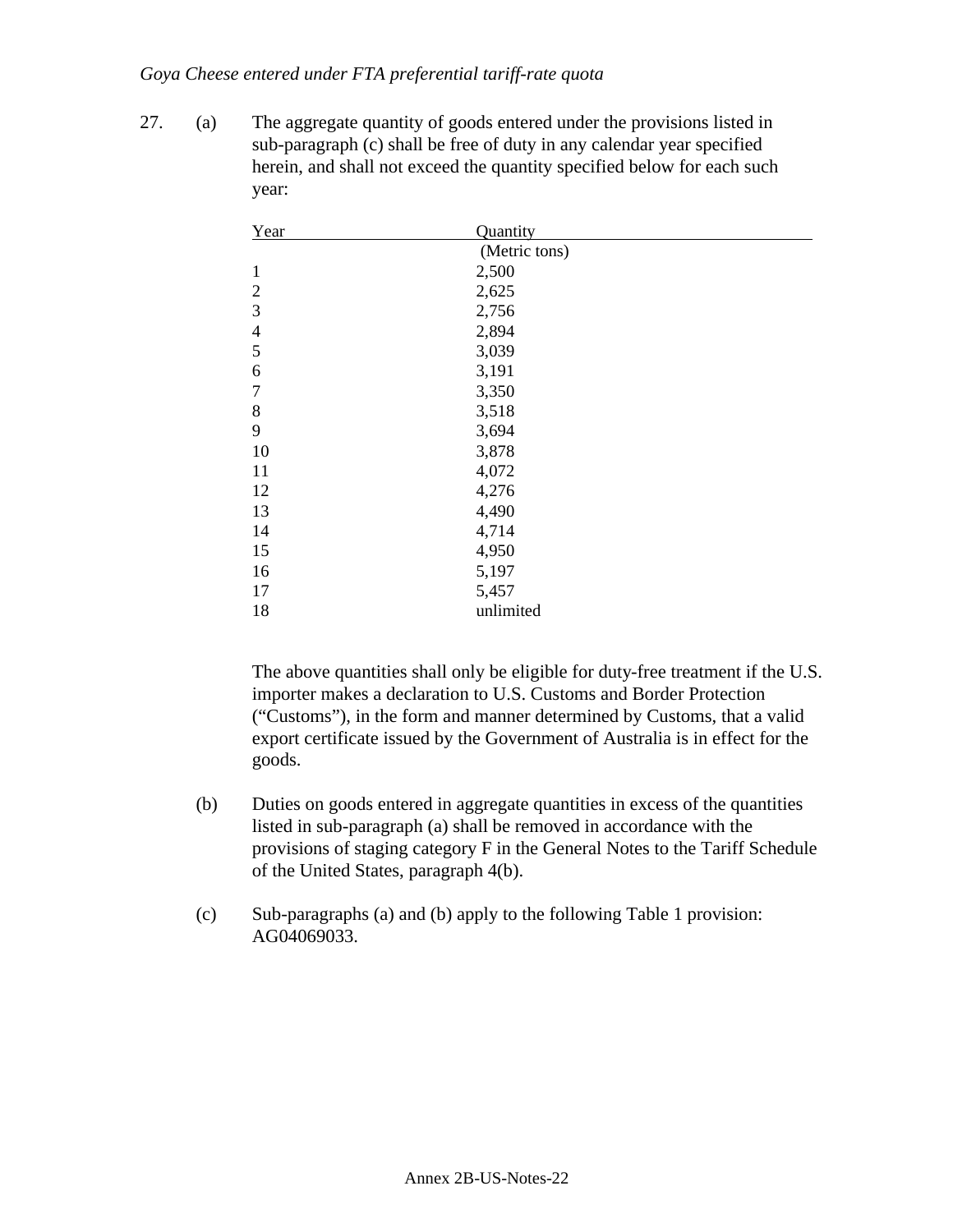### *Wine*

- 28. (a) The duty on goods provided for in Table 1 provision AG22041000 shall remain at the base rate for years one through seven. Beginning January 1 of year eight, the duty shall be reduced by 7.7 percent from the base rate. Beginning January 1 of year nine, the duty shall be reduced by 35.9 percent from the base rate. Beginning January 1 of year ten, the duty shall be reduced by 64.1 percent from the base rate. Such goods shall be duty-free effective January 1 of year 11.
	- (b) The duty on goods provided for in Table 1 provision AG22042120 shall remain at the base rate for years one through seven. Beginning January 1 of year eight, the duty shall be reduced by 7.7 percent from the base rate. Beginning January 1 of year nine, the duty shall be reduced by 35.9 percent from the base rate. Beginning January 1 of year ten, the duty shall be reduced by 64.1 percent from the base rate. Such goods shall be duty-free effective January 1 of year 11.
	- (c) The duty on goods provided for in Table 1 provision AG22042130 shall remain at the base rate for years one through seven. Beginning January 1 of year eight, the duty shall be reduced by 7.7 percent from the base rate. Beginning January 1 of year nine, the duty shall be reduced by 35.9 percent from the base rate. Beginning January 1 of year ten, the duty shall be reduced by 64.1 percent from the base rate. Such goods shall be duty-free effective January 1 of year 11.
	- (d) The duty on goods provided for in Table 1 provision AG22042150 shall remain at the base rate for years one through ten. Such goods shall be dutyfree effective January 1 of year 11.
	- (e) The duty on goods provided for in Table 1 provision AG22042160 shall remain at the base rate for years one through seven. Beginning January 1 of year eight, the duty shall be reduced by 7.7 percent from the base rate. Beginning January 1 of year nine, the duty shall be reduced by 35.9 percent from the base rate. Beginning January 1 of year ten, the duty shall be reduced by 64.1 percent from the base rate. Such goods shall be duty-free effective January 1 of year 11.
	- (f) The duty on goods provided for in Table 1 provision AG22042180 shall remain at the base rate for years one through seven. Beginning January 1 of year eight, the duty shall be reduced by 7.7 percent from the base rate. Beginning January 1 of year nine, the duty shall be reduced by 35.9 percent from the base rate. Beginning January 1 of year ten, the duty shall be reduced by 64.1 percent from the base rate. Such goods shall be duty-free effective January 1 of year 11.
	- (g) The duty on goods provided for in Table 1 provision AG22042920 shall remain at the base rate for years one through seven. Beginning January 1 of year eight, the duty shall be reduced by 2.7 percent from the base rate.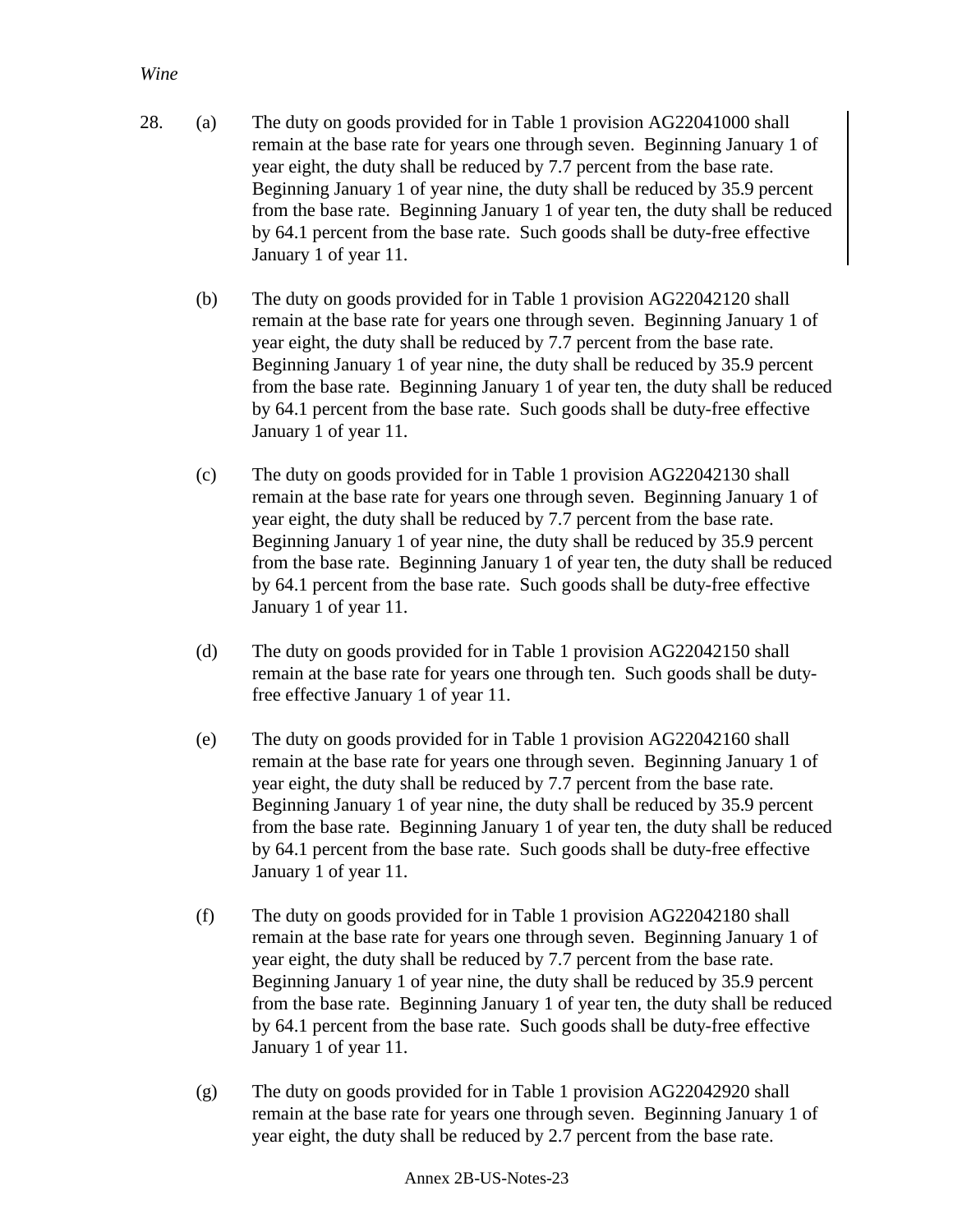Beginning January 1 of year nine, the duty shall be reduced by 32.4 percent from the base rate. Beginning January 1 of year ten, the duty shall be reduced by 62.2 percent from the base rate. Such goods shall be duty-free effective January 1 of year 11.

- (h) The duty on goods provided for in Table 1 provision AG22042940 shall remain at the base rate for years one through nine. Beginning January 1 of year 10, the duty shall be reduced by 41.7 percent from the base rate. Such goods shall be duty-free effective January 1 of year 11.
- (i) The duty on goods provided for in Table 1 provision AG22042960 shall be reduced by 16.3 percent from the base rate beginning on the date this Agreement enters into force. Beginning January 1 of year two, the duty shall be reduced by 24.4 percent from the base rate. Beginning January 1 of year three, the duty shall be reduced by 32.6 percent from the base rate. Beginning January 1 of year four, the duty shall be reduced by 40.7 percent from the base rate. Beginning January 1 of year five, the duty shall be reduced by 48.8 percent from the base rate. Beginning January 1 of year six, the duty shall be reduced by 57.0 percent from the base rate. Beginning January 1 of year seven, the duty shall be reduced by 65.1 percent from the base rate. Beginning January 1 of year eight, the duty shall be reduced by 73.3 percent from the base rate. Beginning January 1 of year nine, the duty shall be reduced by 81.4 percent from the base rate. Beginning January 1 of year ten, the duty shall be reduced by 89.6 percent from the base rate. Such goods shall be duty-free effective January 1 of year 11.
- (j) The duty on goods provided for in Table 1 provision AG22042980 hall be reduced by 16.3 percent from the base rate beginning on the date this Agreement enters into force. Beginning January 1 of year two, the duty shall be reduced by 24.4 percent from the base rate. Beginning January 1 of year three, the duty shall be reduced by 32.6 percent from the base rate. Beginning January 1 of year four, the duty shall be reduced by 40.7 percent from the base rate. Beginning January 1 of year five, the duty shall be reduced by 48.8 percent from the base rate. Beginning January 1 of year six, the duty shall be reduced by 57.0 percent from the base rate. Beginning January 1 of year seven, the duty shall be reduced by 65.1 percent from the base rate. Beginning January 1 of year eight, the duty shall be reduced by 73.3 percent from the base rate. Beginning January 1 of year nine, the duty shall be reduced by 81.4 percent from the base rate. Beginning January 1 of year ten, the duty shall be reduced by 89.6 percent from the base rate. Such goods shall be duty-free effective January 1 of year 11.
- (k) The duty on goods provided for in Table 1 provision AG22043000 shall remain at the base rate for years one through nine. Beginning January 1 of year ten the duty shall be reduced by 33.3 percent from the base rate. Such goods shall be duty-free effective January 1 of year 11.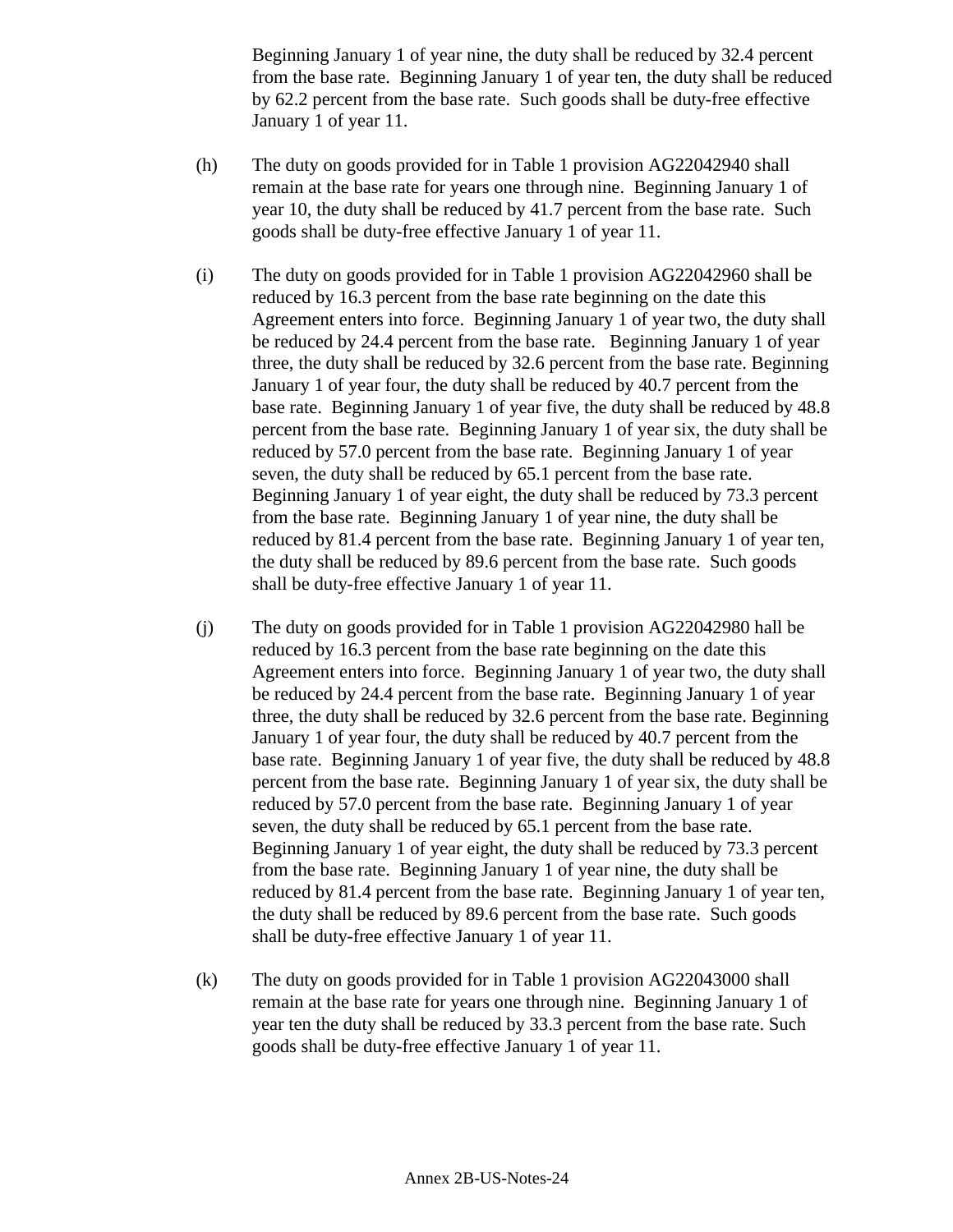#### **TABLE 1**

| <b>HEADING</b> | <b>ARTICLE DESCRIPTION</b>          |
|----------------|-------------------------------------|
| AG02011010     | PROVIDED FOR IN SUBHEADING 02011010 |
| AG02011050     | PROVIDED FOR IN SUBHEADING 02011050 |
| AG02012010     | PROVIDED FOR IN SUBHEADING 02012010 |
| AG02012030     | PROVIDED FOR IN SUBHEADING 02012030 |
| AG02012050     | PROVIDED FOR IN SUBHEADING 02012050 |
| AG02012080     | PROVIDED FOR IN SUBHEADING 02012080 |
| AG02013010     | PROVIDED FOR IN SUBHEADING 02013010 |
| AG02013030     | PROVIDED FOR IN SUBHEADING 02013030 |
| AG02013050     | PROVIDED FOR IN SUBHEADING 02013050 |
| AG02013080     | PROVIDED FOR IN SUBHEADING 02013080 |
| AG02021010     | PROVIDED FOR IN SUBHEADING 02021010 |
| AG02021050     | PROVIDED FOR IN SUBHEADING 02021050 |
| AG02022010     | PROVIDED FOR IN SUBHEADING 02022010 |
| AG02022030     | PROVIDED FOR IN SUBHEADING 02022030 |
| AG02022050     | PROVIDED FOR IN SUBHEADING 02022050 |
| AG02022080     | PROVIDED FOR IN SUBHEADING 02022080 |
| AG02023010     | Provided for in subheading 02023010 |
| AG02023030     | PROVIDED FOR IN SUBHEADING 02023030 |
| AG02023050     | PROVIDED FOR IN SUBHEADING 02023050 |
| AG02023080     | PROVIDED FOR IN SUBHEADING 02023080 |
| AG04013025     | PROVIDED FOR IN SUBHEADING 04013025 |
| AG04013075     | PROVIDED FOR IN SUBHEADING 04013075 |
| AG04021050     | PROVIDED FOR IN SUBHEADING 04021050 |
| AG04022125     | PROVIDED FOR IN SUBHEADING 04022125 |
| AG04022150     | PROVIDED FOR IN SUBHEADING 04022150 |
| AG04022190     | PROVIDED FOR IN SUBHEADING 04022190 |
| AG04022910     | PROVIDED FOR IN SUBHEADING 04022910 |
| AG04022950     | Provided for in subheading 04022950 |
| AG04029170     | PROVIDED FOR IN SUBHEADING 04029170 |
| AG04029190     | PROVIDED FOR IN SUBHEADING 04029190 |
| AG04029910     | PROVIDED FOR IN SUBHEADING 04029910 |
| AG04029945     | PROVIDED FOR IN SUBHEADING 04029945 |
| AG04029955     | PROVIDED FOR IN SUBHEADING 04029955 |
| AG04029970     | PROVIDED FOR IN SUBHEADING 04029970 |
| AG04029990     | PROVIDED FOR IN SUBHEADING 04029990 |
| AG04031010     | PROVIDED FOR IN SUBHEADING 04031010 |
| AG04031050     | PROVIDED FOR IN SUBHEADING 04031050 |
| AG04039016     | PROVIDED FOR IN SUBHEADING 04039016 |
| AG04039045     | PROVIDED FOR IN SUBHEADING 04039045 |
| AG04039055     | PROVIDED FOR IN SUBHEADING 04039055 |
| AG04039065     | PROVIDED FOR IN SUBHEADING 04039065 |
| AG04039078     | PROVIDED FOR IN SUBHEADING 04039078 |
| AG04039090     | PROVIDED FOR IN SUBHEADING 04039090 |
| AG04039095     | PROVIDED FOR IN SUBHEADING 04039095 |
| AG04041011     | PROVIDED FOR IN SUBHEADING 04041011 |
| AG04041015     | PROVIDED FOR IN SUBHEADING 04041015 |
| AG04041090     | PROVIDED FOR IN SUBHEADING 04041090 |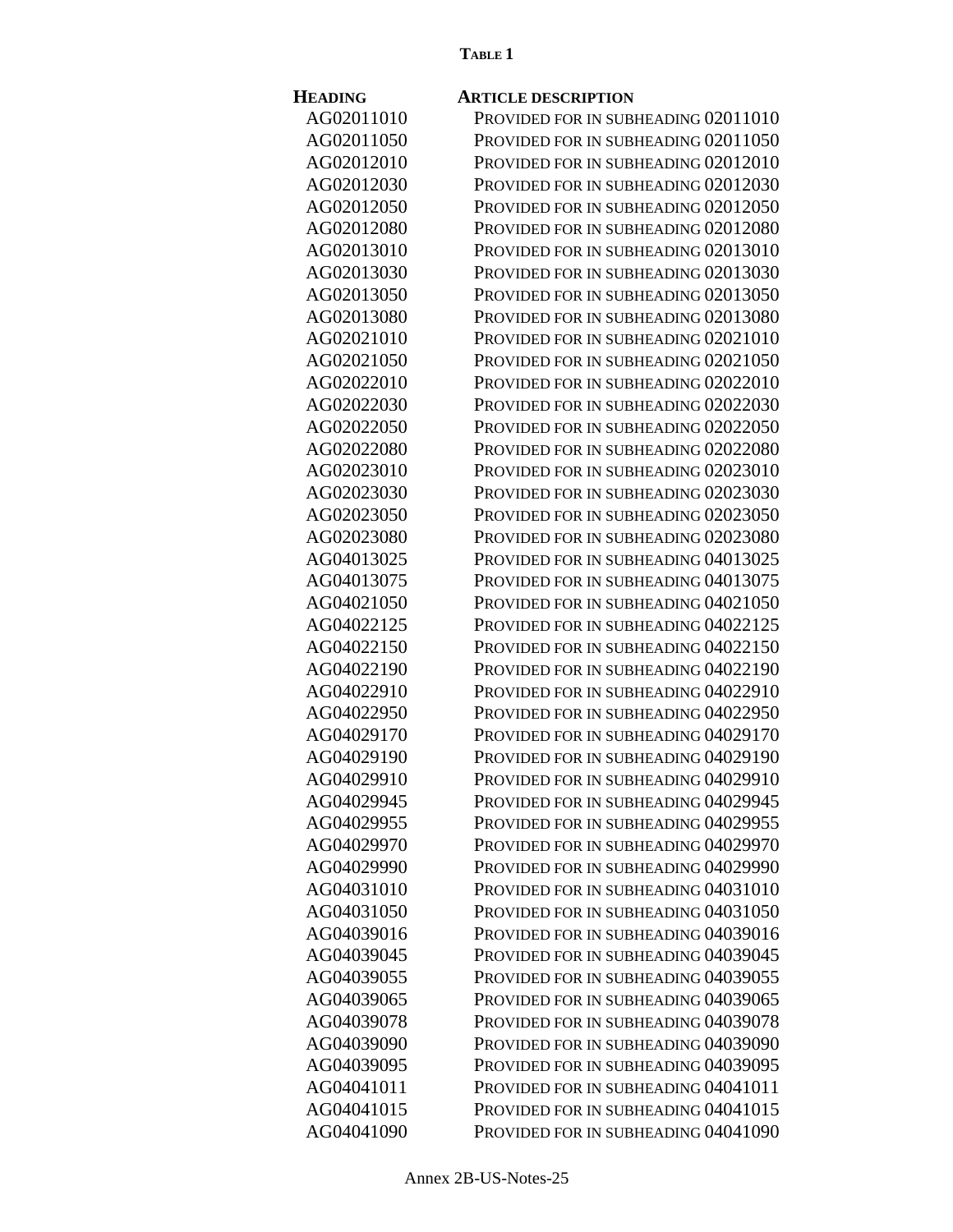| <b>HEADING</b> | <b>ARTICLE DESCRIPTION</b>          |
|----------------|-------------------------------------|
| AG04049030     | PROVIDED FOR IN SUBHEADING 04049030 |
| AG04049050     | PROVIDED FOR IN SUBHEADING 04049050 |
| AG04051020     | PROVIDED FOR IN SUBHEADING 04051020 |
| AG04052030     | PROVIDED FOR IN SUBHEADING 04052030 |
| AG04052060     | PROVIDED FOR IN SUBHEADING 04052060 |
| AG04052070     | PROVIDED FOR IN SUBHEADING 04052070 |
| AG04059020     | PROVIDED FOR IN SUBHEADING 04059020 |
| AG04061004     | PROVIDED FOR IN SUBHEADING 04061004 |
| AG04061008     | PROVIDED FOR IN SUBHEADING 04061008 |
| AG04061018     | PROVIDED FOR IN SUBHEADING 04061018 |
| AG04061024     | PROVIDED FOR IN SUBHEADING 04061024 |
| AG04061028     | PROVIDED FOR IN SUBHEADING 04061028 |
| AG04061034     | PROVIDED FOR IN SUBHEADING 04061034 |
| AG04061038     | PROVIDED FOR IN SUBHEADING 04061038 |
| AG04061048     | PROVIDED FOR IN SUBHEADING 04061048 |
| AG04061058     | PROVIDED FOR IN SUBHEADING 04061058 |
| AG04061068     | PROVIDED FOR IN SUBHEADING 04061068 |
| AG04061084     | PROVIDED FOR IN SUBHEADING 04061084 |
| AG04061088     | PROVIDED FOR IN SUBHEADING 04061088 |
| AG04062028     | PROVIDED FOR IN SUBHEADING 04062028 |
| AG04062031     | PROVIDED FOR IN SUBHEADING 04062031 |
| AG04062033     | PROVIDED FOR IN SUBHEADING 04062033 |
| AG04062036     | PROVIDED FOR IN SUBHEADING 04062036 |
| AG04062039     | PROVIDED FOR IN SUBHEADING 04062039 |
| AG04062048     | PROVIDED FOR IN SUBHEADING 04062048 |
| AG04062053     | PROVIDED FOR IN SUBHEADING 04062053 |
| AG04062063     | PROVIDED FOR IN SUBHEADING 04062063 |
| AG04062065     | PROVIDED FOR IN SUBHEADING 04062065 |
| AG04062067     | PROVIDED FOR IN SUBHEADING 04062067 |
| AG04062069     | PROVIDED FOR IN SUBHEADING 04062069 |
| AG04062071     | PROVIDED FOR IN SUBHEADING 04062071 |
| AG04062075     | PROVIDED FOR IN SUBHEADING 04062075 |
| AG04062079     | PROVIDED FOR IN SUBHEADING 04062079 |
| AG04062083     | PROVIDED FOR IN SUBHEADING 04062083 |
| AG04062089     | PROVIDED FOR IN SUBHEADING 04062089 |
| AG04062091     | PROVIDED FOR IN SUBHEADING 04062091 |
| AG04063018     | PROVIDED FOR IN SUBHEADING 04063018 |
| AG04063024     | PROVIDED FOR IN SUBHEADING 04063024 |
| AG04063028     | PROVIDED FOR IN SUBHEADING 04063028 |
| AG04063034     | PROVIDED FOR IN SUBHEADING 04063034 |
| AG04063038     | PROVIDED FOR IN SUBHEADING 04063038 |
| AG04063048     | PROVIDED FOR IN SUBHEADING 04063048 |
| AG04063053     | PROVIDED FOR IN SUBHEADING 04063053 |
| AG04063063     | PROVIDED FOR IN SUBHEADING 04063063 |
| AG04063065     | PROVIDED FOR IN SUBHEADING 04063065 |
| AG04063067     | PROVIDED FOR IN SUBHEADING 04063067 |
| AG04063069     | PROVIDED FOR IN SUBHEADING 04063069 |
| AG04063071     | PROVIDED FOR IN SUBHEADING 04063071 |
| AG04063075     | PROVIDED FOR IN SUBHEADING 04063075 |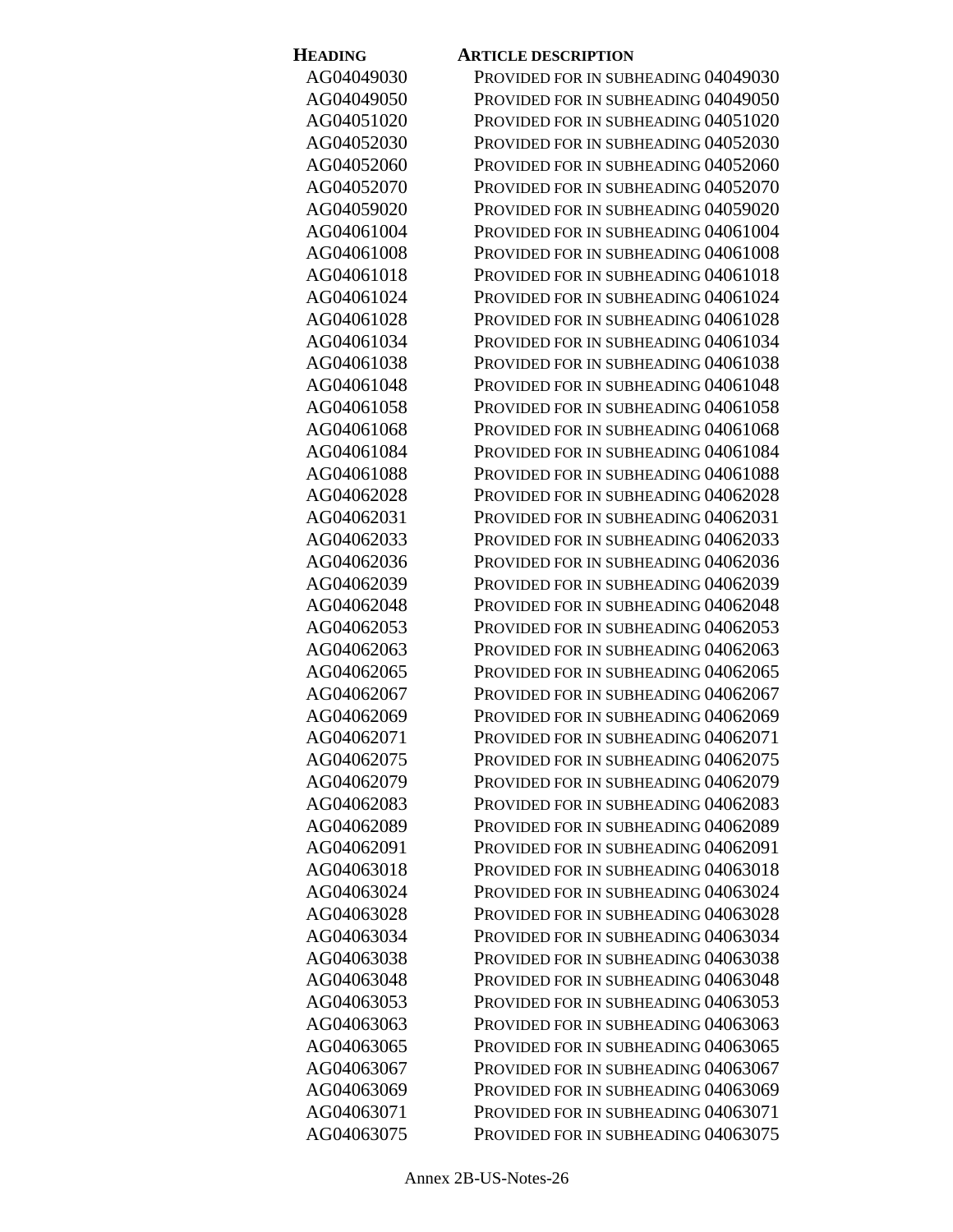| <b>HEADING</b> | <b>ARTICLE DESCRIPTION</b>           |
|----------------|--------------------------------------|
| AG04063079     | PROVIDED FOR IN SUBHEADING 04063079  |
| AG04063083     | PROVIDED FOR IN SUBHEADING 04063083  |
| AG04063089     | PROVIDED FOR IN SUBHEADING 04063089  |
| AG04063091     | PROVIDED FOR IN SUBHEADING 04063091  |
| AG04064070     | PROVIDED FOR IN SUBHEADING 04064070  |
| AG04069008     | PROVIDED FOR IN SUBHEADING 04069008  |
| AG04069012     | PROVIDED FOR IN SUBHEADING 04069012  |
| AG04069018     | PROVIDED FOR IN SUBHEADING 04069018  |
| AG04069032     | PROVIDED FOR IN SUBHEADING 04069032  |
| AG04069033     | PROVIDED FOR IN SUBHEADING 04069033  |
| AG04069037     | PROVIDED FOR IN SUBHEADING 04069037  |
| AG04069042     | PROVIDED FOR IN SUBHEADING 04069042  |
| AG04069046     | PROVIDED FOR IN SUBHEADING 04069046  |
| AG04069048     | PROVIDED FOR IN SUBHEADING 04069048  |
| AG04069052     | PROVIDED FOR IN SUBHEADING 04069052  |
| AG04069054     | PROVIDED FOR IN SUBHEADING 04069054  |
| AG04069068     | PROVIDED FOR IN SUBHEADING 04069068  |
| AG04069074     | PROVIDED FOR IN SUBHEADING 04069074  |
| AG04069076     | PROVIDED FOR IN SUBHEADING 04069076  |
| AG04069078     | PROVIDED FOR IN SUBHEADING 04069078  |
| AG04069082     | PROVIDED FOR IN SUBHEADING 04069082  |
| AG04069084     | PROVIDED FOR IN SUBHEADING 04069084  |
| AG04069088     | PROVIDED FOR IN SUBHEADING 04069088  |
| AG04069092     | PROVIDED FOR IN SUBHEADING 04069092  |
| AG04069095     | PROVIDED FOR IN SUBHEADING 04069095  |
| AG04069097     | PROVIDED FOR IN SUBHEADING 04069097  |
| AG08044000A    | PROVIDED FOR IN SUBHEADING 08044000A |
| AG08044000B    | PROVIDED FOR IN SUBHEADING 08044000B |
| AG12021080     | PROVIDED FOR IN SUBHEADING 12021080  |
| AG12022080     | PROVIDED FOR IN SUBHEADING 12022080  |
| AG15179050     | PROVIDED FOR IN SUBHEADING 15179050  |
| AG15179060     | PROVIDED FOR IN SUBHEADING 15179060  |
| AG17049054     | PROVIDED FOR IN SUBHEADING 17049054  |
| AG17049058     | PROVIDED FOR IN SUBHEADING 17049058  |
| AG18062024     | PROVIDED FOR IN SUBHEADING 18062024  |
| AG18062026     | PROVIDED FOR IN SUBHEADING 18062026  |
| AG18062028     | PROVIDED FOR IN SUBHEADING 18062028  |
| AG18062036     | PROVIDED FOR IN SUBHEADING 18062036  |
| AG18062038     | PROVIDED FOR IN SUBHEADING 18062038  |
| AG18062081     | PROVIDED FOR IN SUBHEADING 18062081  |
| AG18062082     | PROVIDED FOR IN SUBHEADING 18062082  |
| AG18062083     | PROVIDED FOR IN SUBHEADING 18062083  |
| AG18062087     | PROVIDED FOR IN SUBHEADING 18062087  |
| AG18062089     | PROVIDED FOR IN SUBHEADING 18062089  |
| AG18063204     | PROVIDED FOR IN SUBHEADING 18063204  |
| AG18063206     | PROVIDED FOR IN SUBHEADING 18063206  |
| AG18063208     | PROVIDED FOR IN SUBHEADING 18063208  |
| AG18063216     | PROVIDED FOR IN SUBHEADING 18063216  |
| AG18063218     | PROVIDED FOR IN SUBHEADING 18063218  |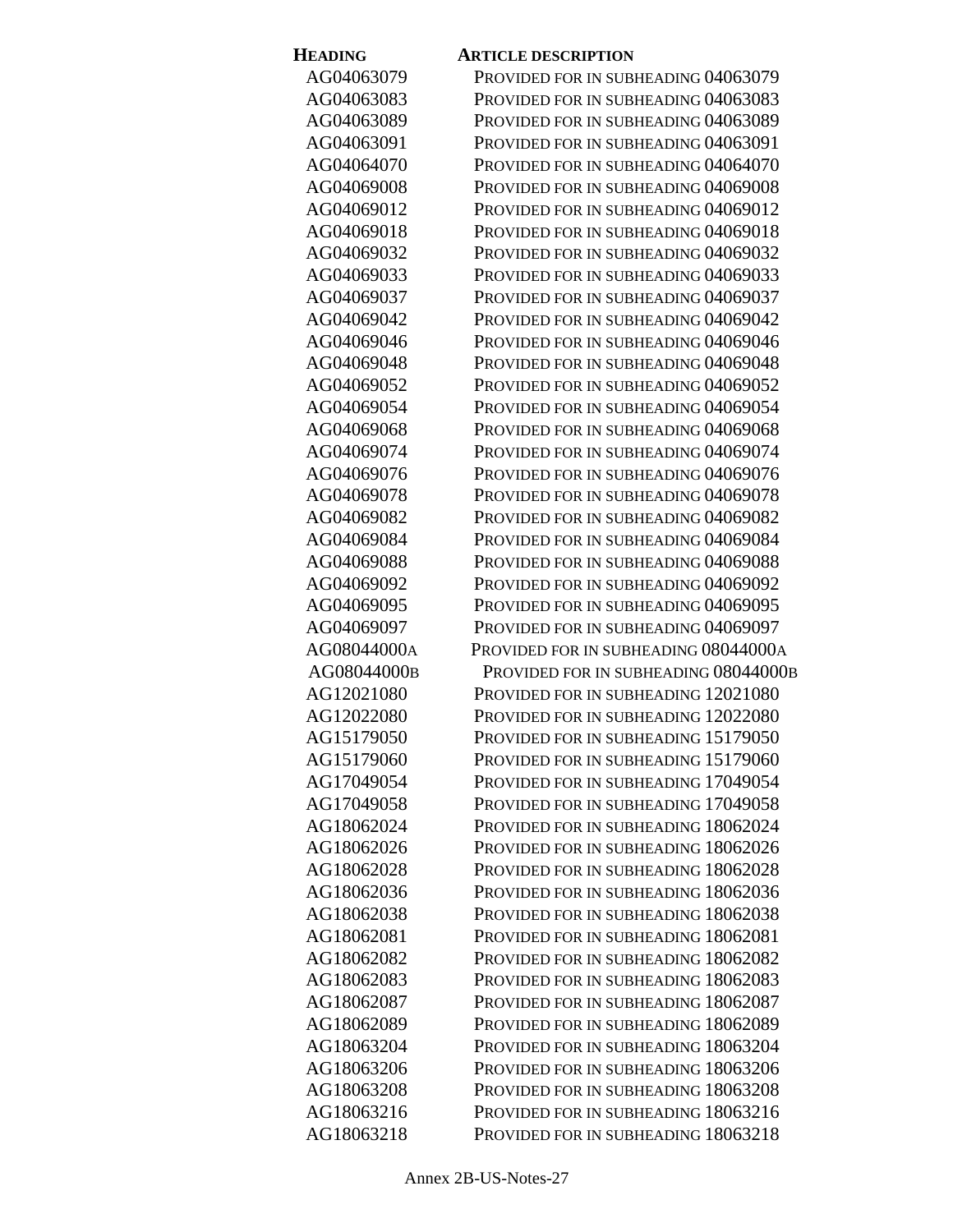| <b>HEADING</b>           | <b>ARTICLE DESCRIPTION</b>                                                 |
|--------------------------|----------------------------------------------------------------------------|
| AG18063260               | PROVIDED FOR IN SUBHEADING 18063260                                        |
| AG18063270               | PROVIDED FOR IN SUBHEADING 18063270                                        |
| AG18063280               | PROVIDED FOR IN SUBHEADING 18063280                                        |
| AG18069005               | PROVIDED FOR IN SUBHEADING 18069005                                        |
| AG18069008               | PROVIDED FOR IN SUBHEADING 18069008                                        |
| AG18069010               | PROVIDED FOR IN SUBHEADING 18069010                                        |
| AG18069015               | PROVIDED FOR IN SUBHEADING 18069015                                        |
| AG18069018               | PROVIDED FOR IN SUBHEADING 18069018                                        |
| AG18069020               | PROVIDED FOR IN SUBHEADING 18069020                                        |
| AG18069028               | PROVIDED FOR IN SUBHEADING 18069028                                        |
| AG18069030               | PROVIDED FOR IN SUBHEADING 18069030                                        |
| AG19011030               | PROVIDED FOR IN SUBHEADING 19011030                                        |
| AG19011035               | PROVIDED FOR IN SUBHEADING 19011035                                        |
| AG19011040               | PROVIDED FOR IN SUBHEADING 19011040                                        |
| AG19011075               | PROVIDED FOR IN SUBHEADING 19011075                                        |
| AG19011080               | PROVIDED FOR IN SUBHEADING 19011080                                        |
| AG19011085               | PROVIDED FOR IN SUBHEADING 19011085                                        |
| AG19012005               | PROVIDED FOR IN SUBHEADING 19012005                                        |
| AG19012015               | PROVIDED FOR IN SUBHEADING 19012015                                        |
| AG19012045               | PROVIDED FOR IN SUBHEADING 19012045                                        |
| AG19012050               | PROVIDED FOR IN SUBHEADING 19012050                                        |
| AG19019042               | PROVIDED FOR IN SUBHEADING 19019042                                        |
| AG19019043               | PROVIDED FOR IN SUBHEADING 19019043                                        |
| AG19019046               | PROVIDED FOR IN SUBHEADING 19019046                                        |
| AG19019047               | PROVIDED FOR IN SUBHEADING 19019047                                        |
| AG20081115               | PROVIDED FOR IN SUBHEADING 20081115                                        |
| AG20081135               | PROVIDED FOR IN SUBHEADING 20081135                                        |
| AG20081160               | PROVIDED FOR IN SUBHEADING 20081160                                        |
| AG21050020               | PROVIDED FOR IN SUBHEADING 21050020                                        |
| AG21050030               | PROVIDED FOR IN SUBHEADING 21050030                                        |
| AG21050040               | PROVIDED FOR IN SUBHEADING 21050040                                        |
| AG21069006               | PROVIDED FOR IN SUBHEADING 21069006                                        |
| AG21069009               | PROVIDED FOR IN SUBHEADING 21069009                                        |
| AG21069026               | PROVIDED FOR IN SUBHEADING 21069026                                        |
| AG21069036               | PROVIDED FOR IN SUBHEADING 21069036                                        |
| AG21069064               | PROVIDED FOR IN SUBHEADING 21069064                                        |
| AG21069066               | PROVIDED FOR IN SUBHEADING 21069066                                        |
| AG21069085               | PROVIDED FOR IN SUBHEADING 21069085                                        |
| AG21069087               | PROVIDED FOR IN SUBHEADING 21069087                                        |
| AG22029024               | PROVIDED FOR IN SUBHEADING 22029024                                        |
| AG22029028               | PROVIDED FOR IN SUBHEADING 22029028                                        |
| AG22041000<br>AG22042120 | PROVIDED FOR IN SUBHEADING 22041000                                        |
| AG22042130               | PROVIDED FOR IN SUBHEADING 22042120<br>PROVIDED FOR IN SUBHEADING 22042130 |
| AG22042150               |                                                                            |
| AG22042160               | PROVIDED FOR IN SUBHEADING 22042150<br>PROVIDED FOR IN SUBHEADING 22042160 |
| AG22042180               | PROVIDED FOR IN SUBHEADING 22042180                                        |
| AG22042920               | PROVIDED FOR IN SUBHEADING 22042920                                        |
| AG22042940               | Provided for in subheading 22042940                                        |
|                          |                                                                            |